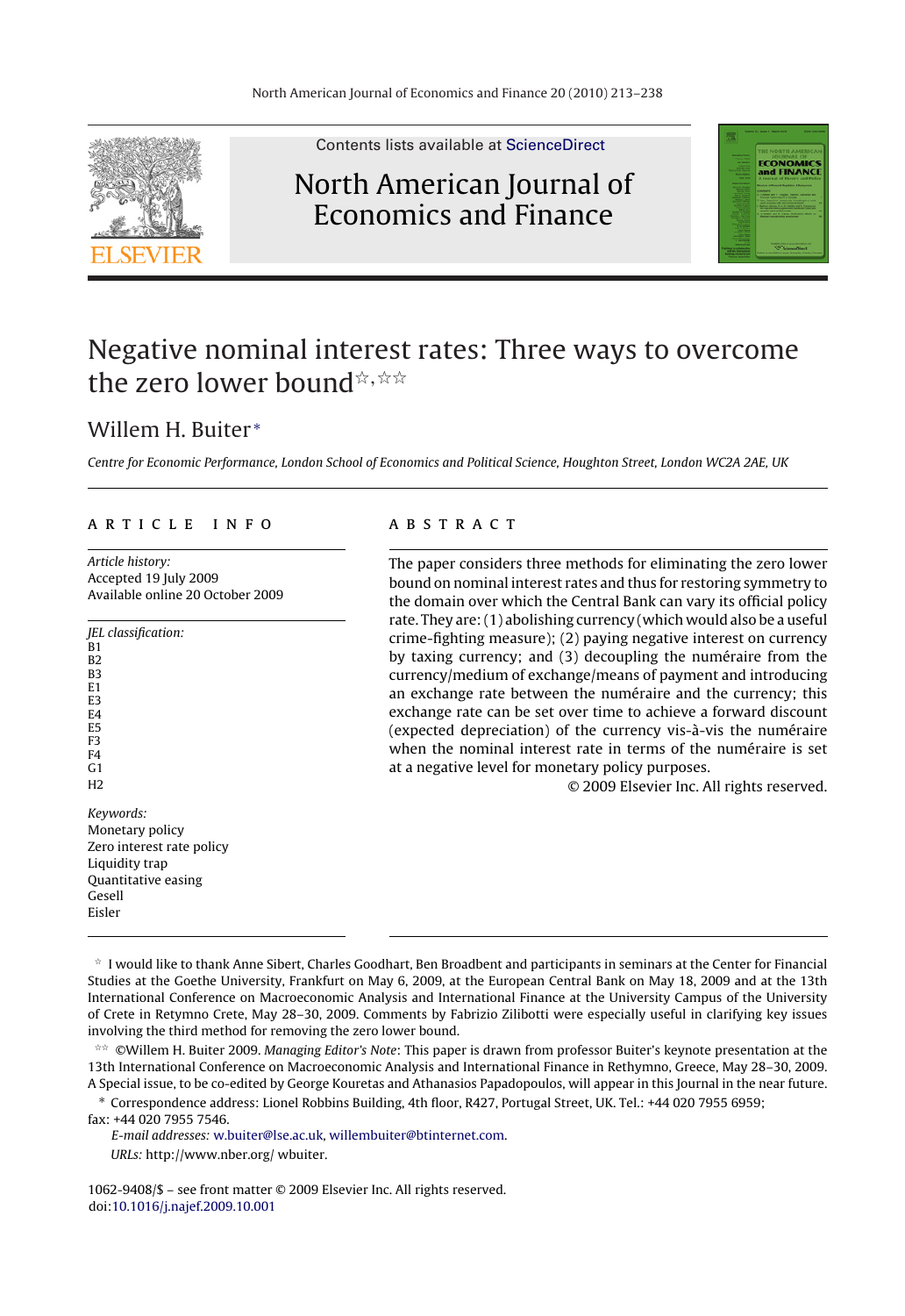# **1. Introduction**

There is a notable asymmetry in the design and implementation of monetary policy: nominal interest rates cannot be negative. During boom times, when the economy is overheating and inflation threatens to rise to undesirable levels, the Central Bank can raise the official policy rate (a short, riskfree nominal interest rate, typically the target for the overnight interbank rate) to any level it deems necessary. During economic downturns, when excess capacity rises and deflation threatens, the official policy rate can be cut no further than zero. If a further stimulus is desired, unconventional monetary policy, such as quantitative easing, credit easing or enhanced credit support must be resorted to.

The zero lower bound is not just of academic interest. At the time of writing (November 2009), in Japan and the U.S., the official policy rates are effectively at their zero floors. In the UK, Bank Rate is 0.50 percent, which the Bank of England regards, for technical operational reasons, as its effective zero lower bound. In the Euro Area, the official policy rate still stands at 1.00 percent, but the rate banks get on their reserves with the Central Bank is only 0.25 percent.

A number of economists have suggested that, using calculations based on variations of the Taylor rule (a rule that makes the official policy rate an increasing function of the output gap and of the excess of actual or expected inflation over target inflation) and ignoring the zero lower bound, the official policy rate in the U.S. early in 2009 should have been as low as minus 5 percent or even minus 7.5  $percent<sup>1</sup>$  Whatever the merits of the Taylor rule and the specific calculations, there is a strong case that the zero lower bound has indeed, during the current downturn, been a binding constraint on Central Bank interest rate setting.

The zero lower bound on the short risk-free nominal interest rate on non-monetary financial instruments derives from the existence of a risk-free nominal instrument that carries a zero interest rate. The instrument in question, currency, has other attractive properties such as legal tender status that are not shared by Treasury Bills and other nominally denominated non-monetary stores of value. Currency is also, for most practical purposes, perfectly liquid. Therefore, a Treasury Bill or similar risk-free instrument with a negative nominal interest rate would be dominated as a store of value by currency. There would be a simple pure arbitrage opportunity for anyone able to borrow at a negative nominal interest rate and invest in zero nominal interest rate currency.

The reason no interest, at a positive or at a negative rate, is paid on currency is that it is costly and administratively awkward and intrusive to do so. All financial instruments can be divided into two categories: bearer instruments and registered instruments. Registered instruments are instruments where the identity of the owner is recorded in some central register or publicly accessible data base. The issuer of the security therefore knows the identity of the holder. Common stock is an example. So are bank accounts, including commercial bank accounts held with the Central Bank. Negative interest rates on bank balances could be as easily implemented as positive interest rates—both are just entries in an electronic ledger. Negative dividends are not technically difficult (it would amount to a compulsory cash call on the shareholders) although it may not be legally permissible in most jurisdictions. In addition, since equity has a variable market value, nominal rates of return can be negative, when dividends and capital gains are considered together. The same holds for fixed-interest nominal debt instruments.

Bearer instruments have anonymous owners: the issuer (borrower) does not know the identity of the owner (creditor, holder or bearer). This makes it difficult to pay even positive interest rates: the owner/bearer could present the same instrument repeatedly to the owner for payment of interest due only once. The solution is to 'mark' the instrument itself, so it can be identified as current on interest. Historically, this was done by 'clipping coupons' off fixed interest bonds or by stamping the bond document. Paying negative interest on bearer instrument is even harder, because the issuer has to induce the holder to come forward to pay to the issuer the interest due. The holder is anonymous. Why would he volunteer to reveal himself to the issuer?

 $1$  The minus 7.5 percent figure was suggested in March 2009 as a level of the Federal Funds target rate that could be required by the end of 2009, by Laurence Meyer, a former Fed Board member, now vice chairman of Macroeconomic Advisers, in a note to clients. The minus five percent figure was widely reported in April 2009, as the product of internal analysis prepared by Fed staff for the Federal Reserve's last policy meeting (see e.g., [Financial Times, 2009; Taylor, 2009b\).](#page-24-0)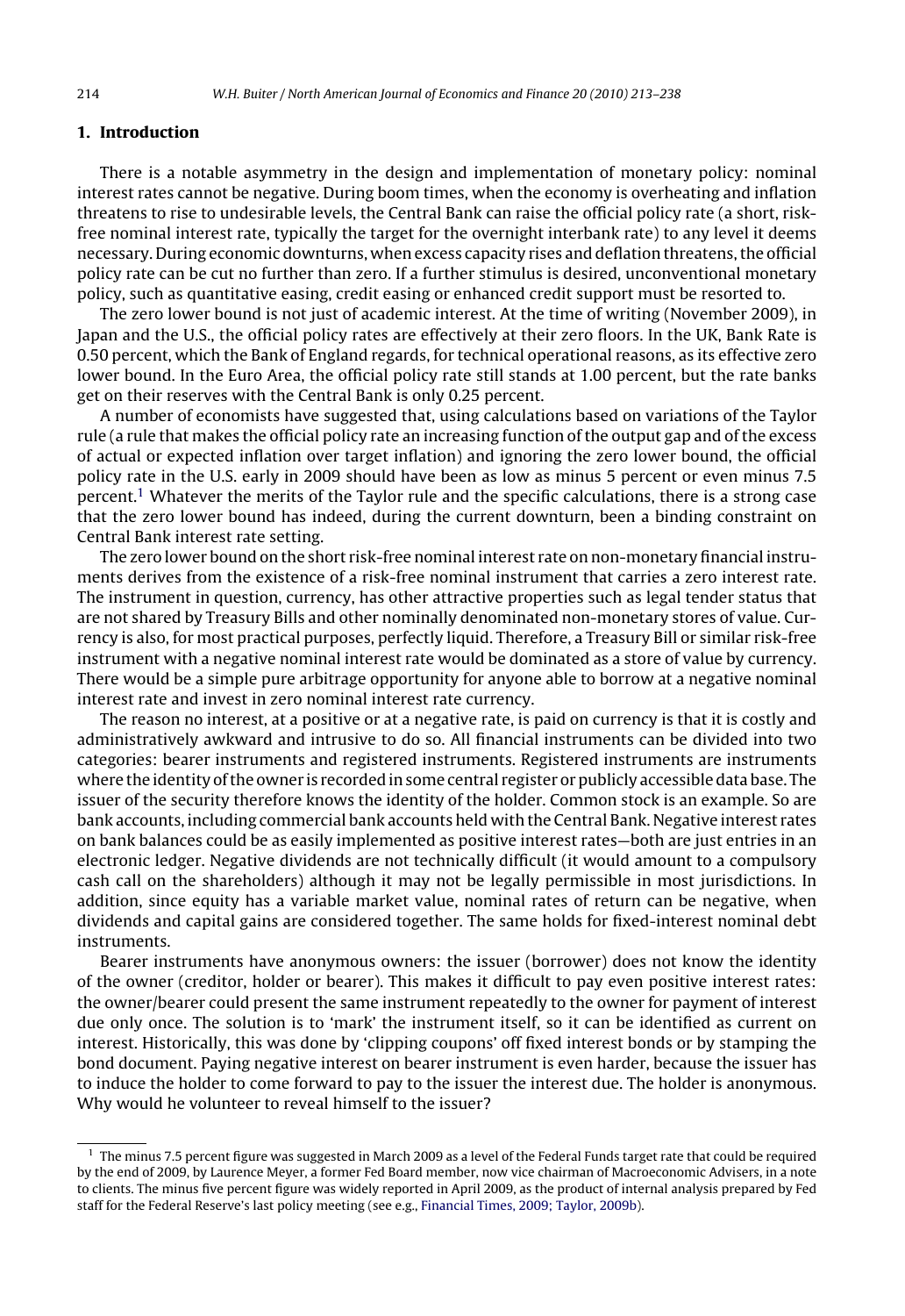Currency being a bearer instrument is a necessary but not a sufficient condition for the payment of interest on currency, positive or negative, to be difficult. Many of the most common bonds are, after all, bearer instruments.<sup>2</sup> Currency, however, is a negotiable bearer bond, and one that is transferable without endorsement. A financial instrument is negotiable if it is transferable from one party to another by being delivered (with or without endorsement) so that the title passes to the transferee.<sup>3,4</sup> Thus, not only does the issuer not know the identity of the holder of a negotiable bearer bond, that holder can change easily and with little cost. It is therefore very difficult to keep track of who is the owner of a specific negotiable bearer bond. The solution again is that if you cannot identify the owner, you identify/mark the individual instruments themselves as current on interest due.

Operationally, this marking of instruments can be achieved by putting an expiration date on the instrument. The legal definition of the instrument could stipulate that, unless interest due by the bearer to the issuer is paid before the expiration date and the instrument is marked as current on interest due, the instrument represents no further claim on the issuer. During the 1930s, there were many experiments, in continental Europe, Canada and the U.S., with sub-national stamp scrip money.<sup>5</sup>

The problem in applying this to government fiat currency is that currency has no expiration date. As a financial instrument, it is like a zero coupon perpetuity or consol—a promise to pay nothing forever. While private or local government IOUs may lose their value if they are not at some point redeemable (at least in principle) into legal tender, currency is already legal tender. It is also irredeemable: it does not represent a claim on the issuer for anything other than the same amount of itself. So incentives have to be created to induce private holders of currency to reveal their ownership of currency, come forward and pay any negative interest due. This would require the costly verification of the status of currency notes and the imposition of fines and other punishments on the holders if interest is overdue. No government has, as yet, had the stomach for that.

This paper considers three methods for removing the zero lower bound on nominal interest rates. Each follows a quite different route, although the end result is the same. The first, abolishing currency, ensures that all money (means of payment/media of exchange) consists of registered instruments

<sup>3</sup> Key elements of negotiability include the following: (1) transfer by physical delivery; (2) transfer confers on its holder unchallengeable title and (3) a negotiable instrument benefits from a number of evidential and procedural advantages in the event of a court action.

<sup>4</sup> An endorsement is a signature on a negotiable instrument indicating a person's intent to become a party to the instrument.

<sup>&</sup>lt;sup>2</sup> The vast majority of international bonds, historically called Eurobonds, are bearer. Bearer bonds can take two main forms. First, the traditional definitive style, where the bonds literally are individual pieces of security—printed paper in denominations of, say, \$10,000, which individual holders bring in to paying agents so as to receive payment of interest and principal. Second, global bonds, which are technically bearer instruments but consist of a single piece of paper representing the entire issue (and so worth hundreds of millions or even billions of dollars). In practice, the terms of the global bond say that only Euroclear (the settlement system based in Brussels) or Cedelbank (the settlement system based in Luxembourg) are entitled to the proceeds of the global bond, and that Euroclear and Cedelbank will in turn divide the proceeds up amongst the end-investors whose details are stored in their electronic records. Thus the global bond is not an instrument which in practice can be passed from one owner to another, even though it is technically bearer. Effectively the bonds are dematerialised. Bearer bonds are legal and quite common in the UK. While the bearer debenture went out of use, replaced by the non-negotiable debenture or debenture stock, transferable (in the same way as common stocks) by entry in the company's register, a number of new negotiable investment securities have evolved. They include the modern bearer bond, the negotiable certificate of deposit, and the floating rate note. A limited number of gilts have also been issued with a bearer option. Before July 1983, municipal securities in the U.S. were issued for the most part in certificate form with coupons attached. Some of these so-called old-style bearer bonds are still available in the marketplace. The issuer has no record of who owns these bonds. The owner clips the coupons and collects the interest from the issuer's paying agent. Transferring the bonds requires physical delivery and payment. Bearer bonds issued by municipal authorities were made illegal in the U.S. in 1982.

<sup>5</sup> From the [Federal Reserve Bank of Cleveland \(2008\), I](#page-24-0) cite the following: "Stamp scrip, sometimes called coupon scrip, arose in several communities. It was denominated in dollars, in denominations from 25 cents to \$5, with \$1 denominations most common. Stamp scrip often became redeemable by the issuer in official U.S. dollars after one year. What made stamp scrip unique among scrip schemes was a series of boxes on the reverse side of the note. Stamp scrip took two basic forms-dated and undated (often called "transaction stamp scrip"). Typically, 52 boxes appeared on the back of dated stamp scrip, one for each week of the year. In order to spend the dated scrip, the stamps on the back had to be current. Each week, a two-cent stamp needed to be purchased from the issuer and affixed over the corresponding week's box on the back of the scrip. Over the coming week, the scrip could be spent freely within the community. Whoever was caught holding the scrip at week's end was required to attach a new stamp before spending the scrip. In this scheme, money became a hot potato, with individuals passing it quickly to avoid having to pay for the next stamp".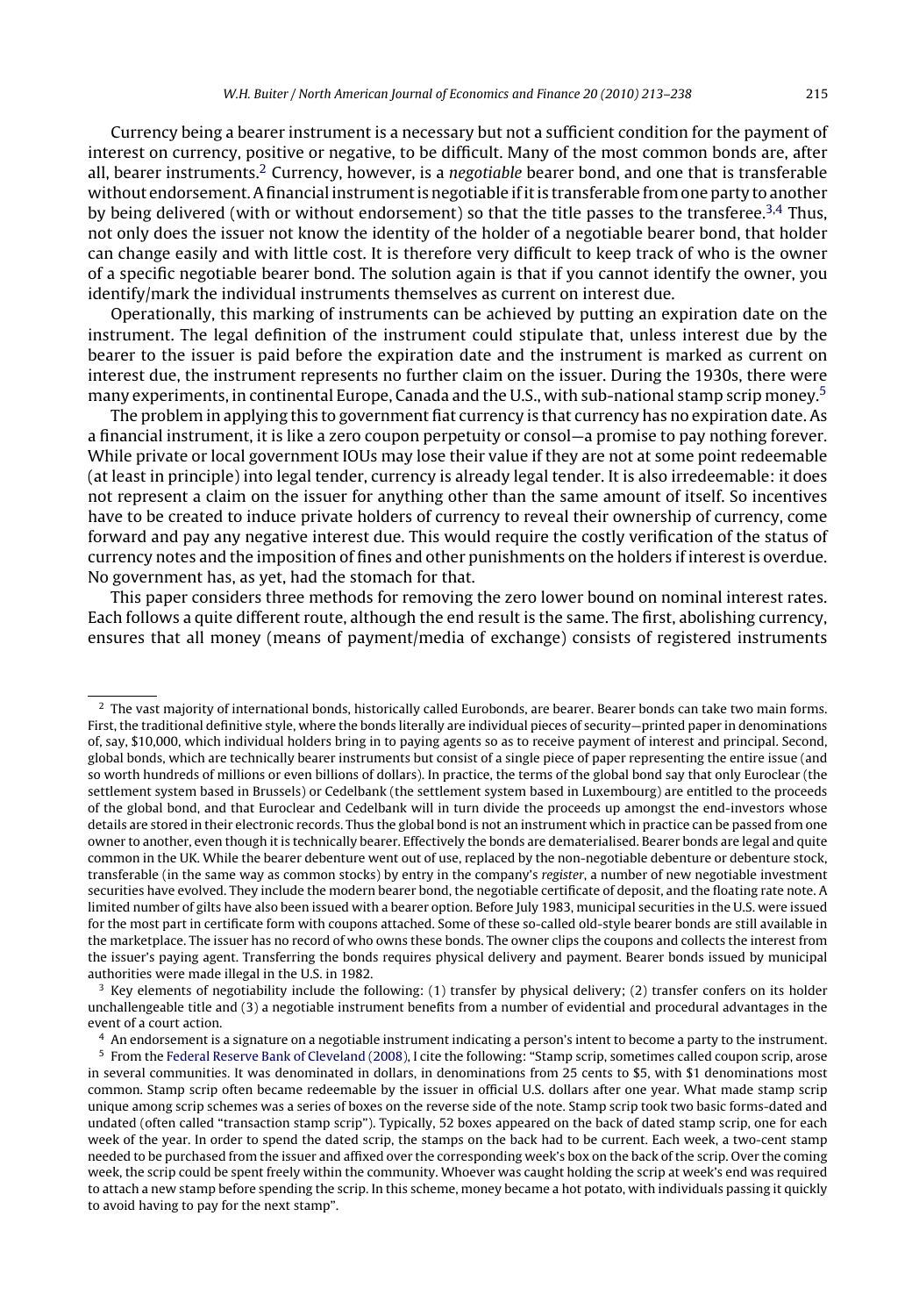<span id="page-3-0"></span>on which the payment of positive or negative interest is trivially easy. The second, taxing currency, is a means of paying negative interest on currency, using what amounts to stamp scrip methods, even though more high-tech ways than physically stamping bank notes are now available as means of identifying currency notes as current on interest due. The third method decouples the numéraire function of currency from its means of payment/medium of exchange function and introduces a variable exchange rate between a unit of the one-period safe non-monetary security denominated in terms of the numéraire and the currency/means of payment. That exchange rate can either be set by the government or be market-determined. This permits the nominal interest rate in terms of the numéraire to be negative, even though the nominal interest rate in terms of the currency is subject to the zero lower bound.

The literature on negative nominal interest rates is limited. There is the notable work by Silvio [Gesell \(1916\)](#page-24-0) and the Great Depression-era writings of Robert [Eisler \(1932\)](#page-24-0) and Irving [Fisher \(1933\).](#page-24-0) In the 'modern era', only Robert Hall has repeatedly addressed issues close to the ones considered in this paper [\(Hall, 1983, 1997, 2002; Hall & Woodward, 2009\).](#page-24-0) The issue of the zero lower bound became of interest again since about 1996, following the Japanese zero interest rate policy and experiment with quantitative easing, and because of the low nominal interest rates encountered in much of Europe and the U.S. following the bursting of the tech bubble at the end of 2000. Examples are [Goodfriend \(2000\),](#page-24-0) [Buiter and Panigirtzoglou \(2001, 2003\),](#page-24-0) [Buiter \(2004, 2007a\),](#page-24-0) [Buiter and Sibert \(2007\),](#page-24-0) [Davies \(2004\)](#page-24-0) and [Fukao \(2005\). T](#page-24-0)he experience since late 2008 of having most leading Central Banks at or near the zero lower bound has resurrected the policy debate, mainly in the blogosphere, in parliamentary or congressional evidence or in speeches since 2008 ([Buiter, 2009a,b,c; Mankiw, 2009; Taylor, 2009a,b\).](#page-24-0)

Section 2 develops a simple formal model which is used, in Section [3, t](#page-9-0)o present the three methods for removing the zero lower bound.<sup>6</sup> Section [4, p](#page-19-0)rompted by discussions with Fabrizio Zilibotti, offers a number of re-interpretations and extensions of the third method—unbundling numéraire and currency. Section [5](#page-22-0) points out that the model does not support a liquidity trap equilibrium (short nominal interest rates at their lower bounds for all maturities) if the authorities pursue even the mildest form of quantitative easing.

# **2. A simple model of the euro currency economy**

I will formally present the main ideas about removing the lower bound on the short-term risk-free nominal interest rate using a simple model of a closed endowment economy with a representative infinite-lived household consumer-worker-portfolio manager and a government sector consisting of a consolidated Central Bank and Treasury. For simplicity, and because none of the results of this paper depend on it, I assume that there exists a complete set of time- and state-contingent markets. Price setting follows a variant of the New-Keynesian Calvo-Woodford approach [\(Calvo, 1983; Woodford,](#page-24-0) [2003\).](#page-24-0)

#### 2.1. The private sector in the euro-currency economy

In the benchmark economy, the currency is the euro. It is also the numéraire. The competitive representative household receives an endowment  $y_t > 0$  of a single perishable commodity (potential labour time) each period,  $t = 0, 1, 2, \ldots$ , which it takes as given. It can either consume the endowment or sell it to other consumers or to the government. The household maximizes lifetime expected utility, as defined in Eq. [\(1\).](#page-4-0)

The lifetime utility functional is defined over an infinite horizon, is time-additive and has a constant psychological discount factor  $\beta$ . The period utility function is increasing in consumption  $c_t > 0$  and real euro base money balances  $m_t \ge 0$ , and strictly concave. The results of the paper are not affected if the 'money-in-the-direct-utility-function approach' were to be replaced by a 'cash-in-advance' approach, a 'shopping-time' approach or a 'money-in-the-production-function' approach.

 $6$  In a longer version of the paper, I establish a map between the two short nominal interest rates of the formal model and the much larger set of short nominal interest rates encountered in the real world of Central Banking.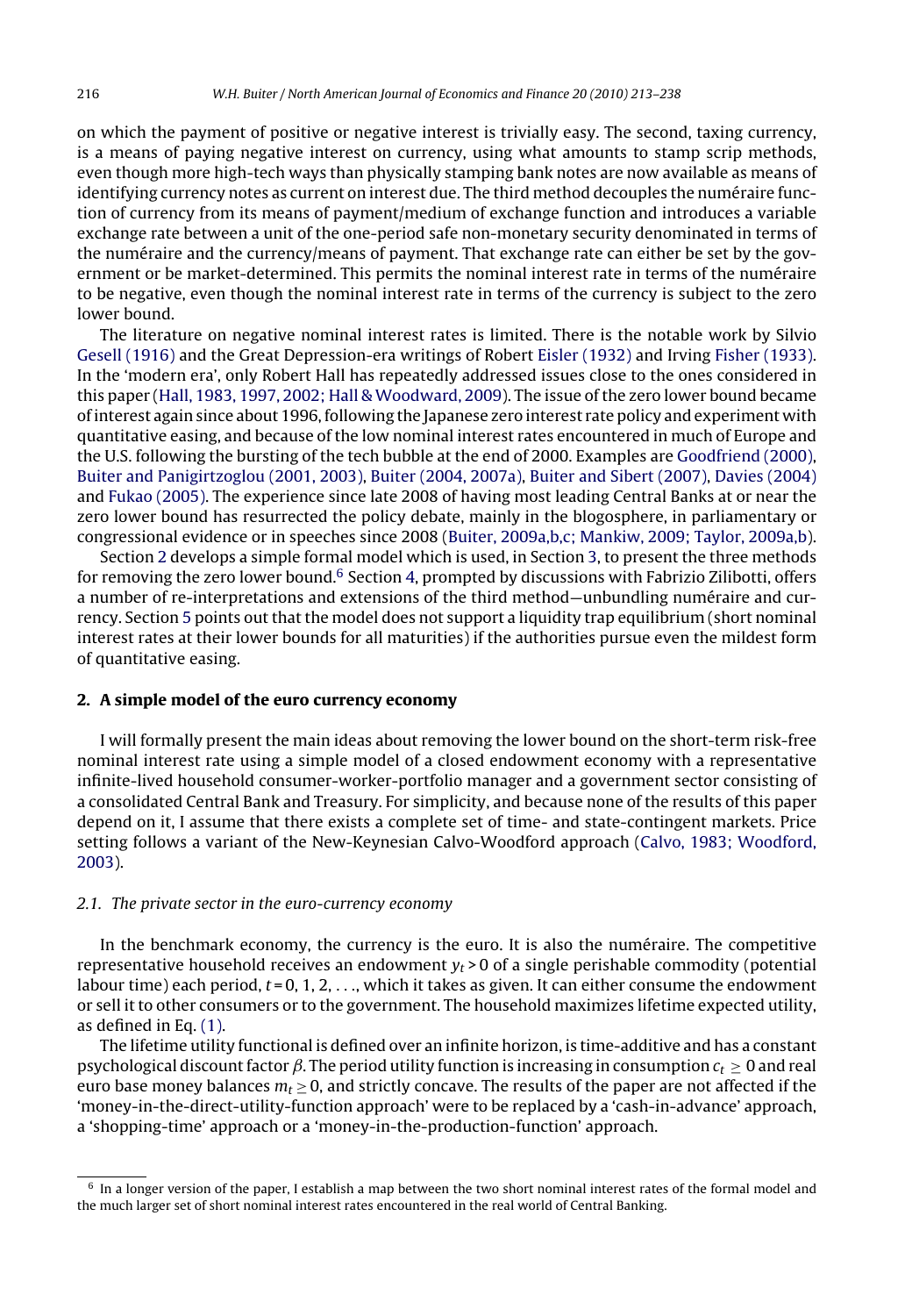<span id="page-4-0"></span>For expositional and notational simplicity, the period utility function is assumed to be additively separable in consumption and the real euro monetary base. Each of the sub-utility functions is assumed to be iso-elastic. The conditional expectation operator at time t is denoted  $E_t$ , the nominal stock of base money at the end of period t is  $M_t$ ,  $P_t$  is the period-t general price level and  $m_t \equiv M_t/P_t$ . Note that  $M_t$ is the stock of euro base money and that  $P_t$  is the euro price level in period t. Until Section [3](#page-9-0) the formal model treats base money as a homogeneous instrument with an exogenous single-period own rate of interest, i $^M$ , rather than decomposing it into currency, N, and reserves with the Central Bank, D, each with its own, possibly distinct, interest rate.

$$
U_0 = E_0 \sum_{t=0}^{\infty} \beta^t \left[ \frac{1}{1 - \gamma} c_t^{1 - \gamma} + \eta \frac{1}{1 - \gamma} \ln m_t^{1 - \gamma} \right]
$$
  
0 < \beta < 1; \eta, \gamma > 0 (1)

The household's optimisation programme is subject to its period budget identity (2), its solvency constraint (3) and initial conditions for its financial assets (4). The risk-free one-period nominal interest rate on non-monetary assets in period t is  $i_{t+1,t}$ , the period t one-period risk-free nominal interest rate on base money is  $i^M_{t+1,t}$ ,  $\tau_t$  is real lump-sum taxes paid in period t,  $I_{t+1,t}$  is the one-period stochastic<br>nominal discount factor in period t. W, is the value of the portfolio of financial assets (including mone nominal discount factor in period t,  $W_t$  is the value of the portfolio of financial assets (including money) in period t, and  $A_t$  is the value in period t of the portfolio of non-monetary financial assets carried over from period  $t - 1$ , including interest or other income paid.

$$
E_t\left(I_{t+1,t}W_{t+1}\right) \equiv W_t + P_t(y_t - c_t - \tau_t) - \left(\frac{i_{t+1,t} - i_{t+1,t}^M}{1 + i_{t+1,t}}\right)M_t
$$
\n(2)

$$
\lim_{k\to\infty} E_t I_{k+1,t} W_k \ge 0. \tag{3}
$$

$$
M_{-1} = \bar{M}_{-1} > 0 \tag{4}
$$

$$
A_0 = \bar{A}_0
$$

Here  $I_{t_1,t_0}$  is the nominal stochastic discount factor between periods  $t_1$  and  $t_0$ with:

$$
I_{t_1,t_0} = \prod_{k=t_0+1}^{t_1} I_{k,k-1}; \quad t_1 > t_0 = 1 \quad t_1 = t_0.
$$
\n
$$
(5)
$$

The risk-free one-period nominal rate of interest is defined as follows:

$$
\frac{1}{1 + i_{t+1,t}} = E_t I_{t+1,t} \tag{6}
$$

By definition:

$$
W_t \equiv A_t + (1 + i_{t,t-1}^M)M_{t-1}
$$
\n(7)

The period budget identity and the solvency constraint imply the household's intertemporal budget constraint:

$$
W_{t} = P_{t}(c_{t} + \tau_{t} - y_{t}) + \left(\frac{i_{t+1,t} - i_{t+1,t}^{M}}{1 + i_{t+1,t}}\right)M_{t}
$$
  
+
$$
E_{t} \sum_{j=1}^{\infty} I_{t+j,t} \left(P_{t+j}(c_{t+j} + \tau_{t+j} - y_{t+j}) + \left(\frac{i_{t+j+1,t+j} - i_{t+j+1,t+j}^{M}}{1 + i_{t+j+1,t+j}}\right)M_{t+j}\right)
$$
  
+
$$
E_{t} \lim_{T \to \infty} I_{t+T,t}W_{t+T}
$$
 (8)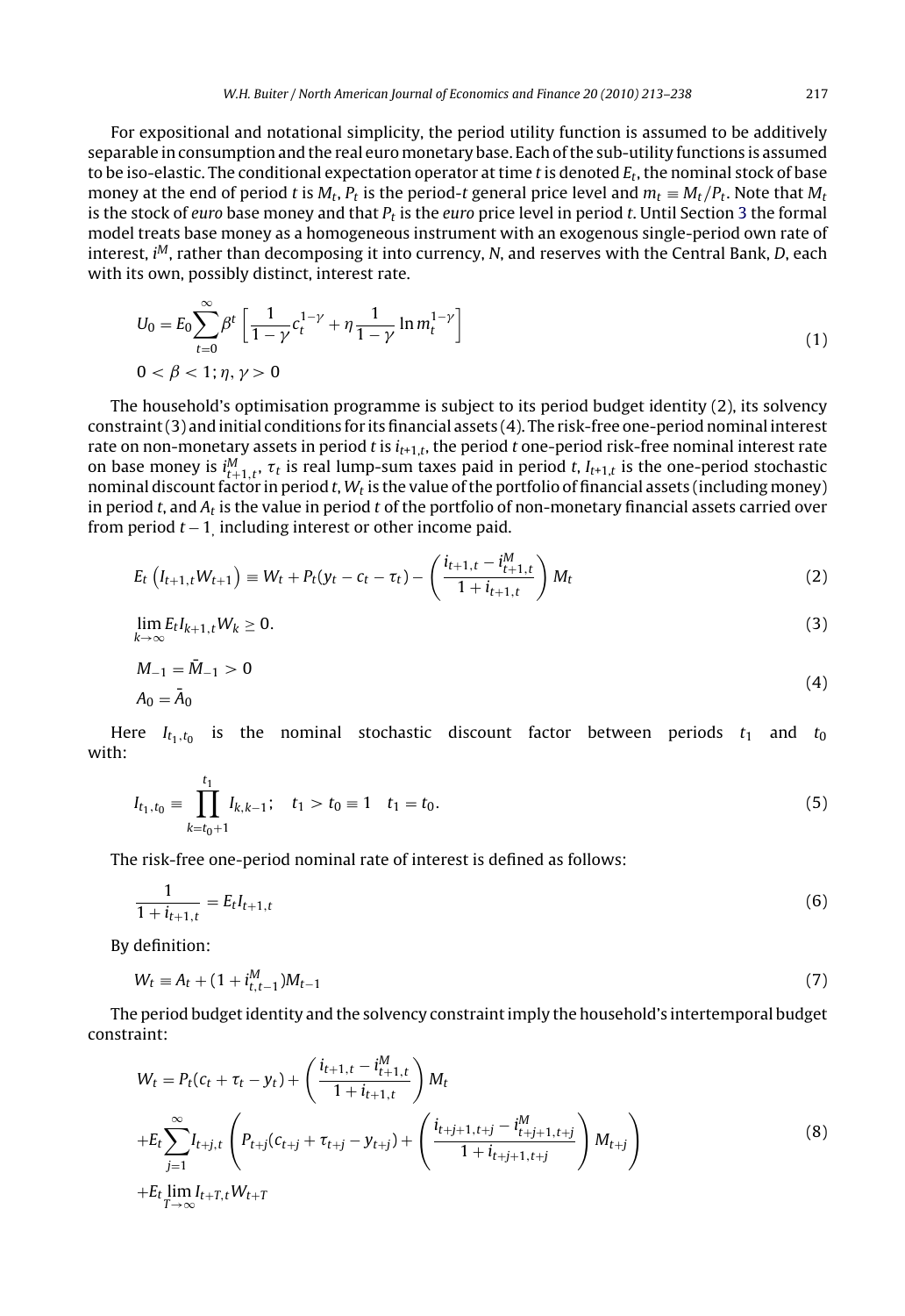The inflation factor (1 plus the proportional rate of inflation) between periods  $t_1$  and  $t_0$  is denoted

$$
\Pi_{t_1, t_0} \equiv P_{t_1} / P_{t_0}
$$
\n
$$
t_0, t_1 \ge -2
$$
\n(9)

and the real stochastic discount factor between periods  $t_1$  and  $t_0$  is denoted  $R_{t_1,t_0} = I_{t_1,t_0} \prod_{t_1,t_0}$ . The one-period risk-free real interest rate,  $r_{t+1,t}$  is defined as:

$$
\frac{1}{1 + r_{t+1,t}} \equiv E_t R_{t+1,t} \tag{10}
$$

For future reference, the multi-period real stochastic discount factors are defined recursively as follows:

$$
R_{t_1,t_0} \equiv \prod_{k=t_0+1}^{t_1} R_{k,k-1}; \quad t_1 > t_0
$$
  

$$
\equiv 1 \qquad t_1 = t_0.
$$
 (11)

The optimality conditions of the household optimisation programme are the following ( $Cov_t$ denotes the conditional covariance at time  $t$ ):

$$
c_t^{-\gamma} = \beta (1 + r_{t+1,t}) E_t c_{t+1}^{-\gamma}
$$
\n(12)

$$
\frac{M_t}{P_t} = \left[ \eta \left( \frac{1 + i_{t+1,t}}{i_{t+1,t} - i_{t+1,t}^M} \right) \right]^{1/\gamma} c_t.
$$
\n(13)

$$
\lim_{T \to \infty} E_t \left( \frac{\beta^T}{c_{t+T}^{\gamma}} \frac{M_{t+T}}{P_{t+T}} \right) = 0 \tag{14}
$$

$$
1 + r_{t+1,t} = \left(1 + i_{t+1,t}\right) \left( E_t \Pi_{t+1,t}^{-1} + \frac{Cov_t(\Pi_{t+1,t}^{-1}, c_{t+1}^{-\gamma})}{E_t c_{t+1}^{-\gamma}} \right) \tag{15}
$$

$$
W_{t} = P_{t}(c_{t} + \tau_{t} - y_{t}) + \left(\frac{i_{t+1,t} - i_{t+1,t}^{M}}{1 + i_{t+1,t}}\right)M_{t}
$$
  
+
$$
E_{t}\sum_{j=1}^{\infty}I_{t+j,t}\left(P_{t+j}(c_{t+j} + \tau_{t+j} - y_{t+j}) + \left(\frac{i_{t+j+1,t+j} - i_{t+j+1,t+j}^{M}}{1 + i_{t+j+1,t+j}}\right)M_{t+j}\right)
$$
(16)

or equivalently

 $E_t \lim_{T\to\infty} I_{t+T,t} W_{t+T} = 0$ 

The household solvency constraint (3) holds with equality. Eq. (12) is the Euler equation for consumption. The demand for real euro money balances is proportional to consumption and depends inversely on the pecuniary opportunity cost of holding money,  $i_{t+1,t} - i_{t+1,t}^W$ . Eq. (14) is the transver-<br>sality condition governing the long-run behaviour of the stock of money balances (see Buiter & Sibert sality condition governing the long-run behaviour of the stock of money balances (see [Buiter & Sibert,](#page-24-0) [2007\).](#page-24-0) It says that the value, across all states of nature, of the terminal stock of real money balances, evaluated at its appropriate present value shadow price, is zero. So either the stock of real money balances goes to zero or its shadow price goes to zero, or both. The state-contingent present value shadow price of terminal real money balances equals the terminal marginal utility of consumption discounted using the subjective discount factor. The risk-free real interest rate equals the risk-free nominal interest rate minus the expected inflation rate and the inflation risk premium (Eq. (15)).

Pricing behaviour is assumed to be governed by a New-Keynesian Phillips curve with both a backward-looking and forward-looking inflation component in the 'augmentation term';  $\bar{y}_t > 0$  is

<span id="page-5-0"></span>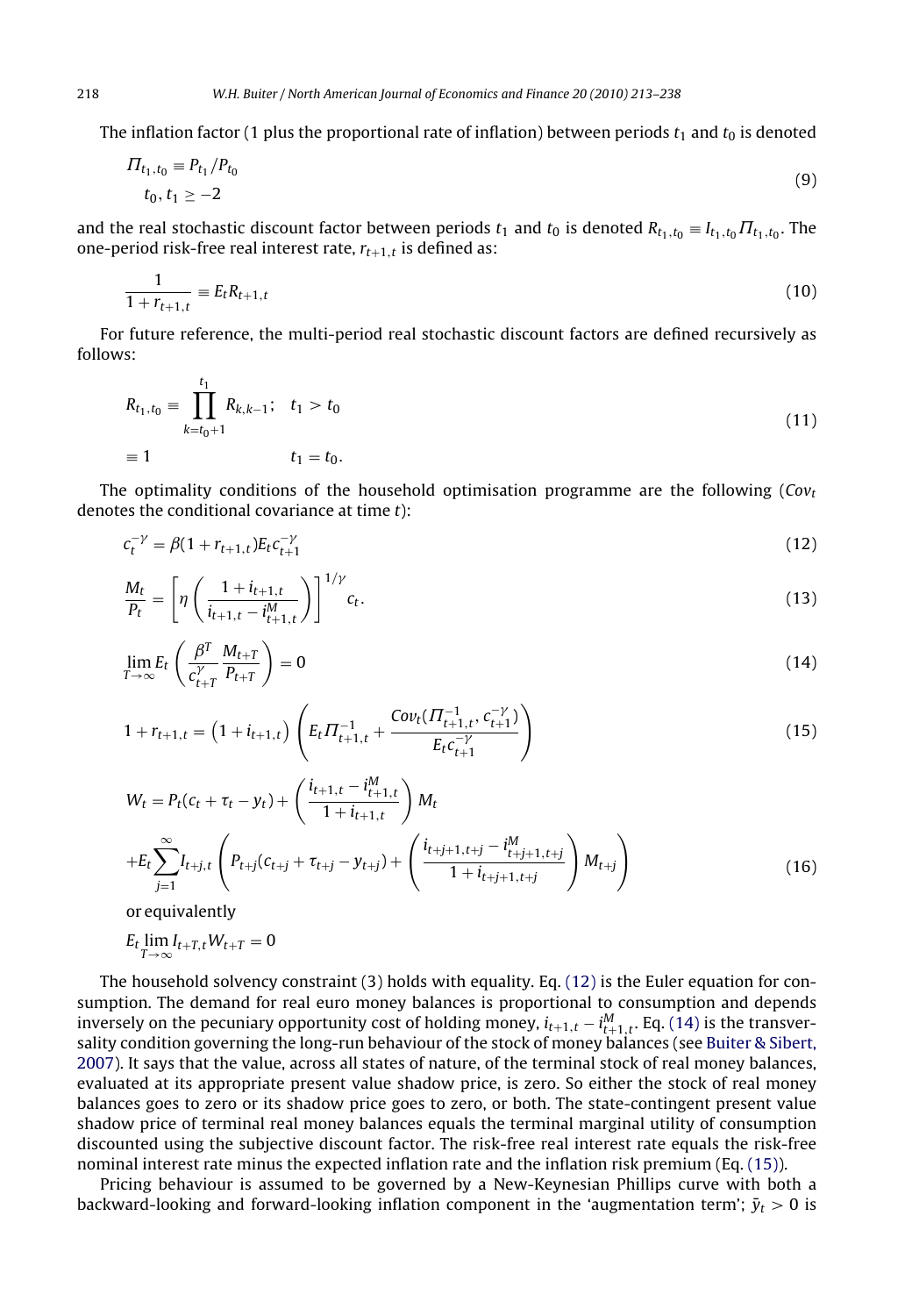<span id="page-6-0"></span>the exogenous level of capacity output or potential output in period t.

$$
\Pi_{t,t-1} = \alpha^{-1} (y_t - \bar{y}_t) + (1 - \lambda) E_t \Pi_{t+1,t} + \lambda \Pi_{t-1,t-2}
$$
\n
$$
1 \ge \lambda \ge 0; \alpha \ge 0 \tag{17}
$$

$$
P_{-2} = \bar{P}_{-2}
$$
  
\n
$$
\Pi_{-1,-2} = \bar{\Pi}_{-1,-2}
$$
\n(18)

Perfect price flexibility is the special case of (17) where  $\alpha$  = 0, in which case it becomes  $y_t = \bar{y}_t$  for all  $t > 0$ .

### 2.2. The government in the euro currency economy

The government in what follows is the consolidated general government and Central Bank. It spends on real goods and services,  $g_t$  with  $0 \le g_t \le \bar{y}_t$ , raises real revenues  $\tau_t$  and finances its financial deficit by issuing base euro money,  $M_t$  or safe, euro-denominated one-period government debt,  $B_t$ . The government's period budget identity is

$$
M_t + B_t \equiv (1 + i_{t,t-1}^M)M_{t-1} + (1 + i_{t,t-1})B_{t-1} + P_t(g_t - \tau_t)
$$
\n(19)

 $\mathbb{R}^2$ 

This can be re-written as

$$
(1 + i_{t,t-1}^{M})M_{t-1} + (1 + i_{t,t-1})B_{t-1} \equiv P_t(\tau_t - g_t) + \left(\frac{i_{t+1,t} - i_{t+1,t}^{M}}{1 + i_{t+1,t}}\right)M_t + E_t I_{t+1,t}
$$

$$
((1 + i_{t+1,t}^{M})M_t + (1 + i_{t+1,t})B_t)
$$

Solving this forward recursively yields:

 $\mathbb{R}^2$ 

$$
(1 + i_{t,t-1}^{M})M_{t-1} + (1 + i_{t,t-1})B_{t-1} = P_{t}(\tau_{t} - g_{t}) + \left(\frac{i_{t+1,t} - i_{t+1,t}^{M}}{1 + i_{t+1,t}}\right)M_{t}
$$
  
+ 
$$
E_{t}\sum_{j=1}^{\infty}I_{t+j,t}\left(P_{t+j}(\tau_{t+j} - g_{t+j}) + \left(\frac{i_{t+j+1,t+j} - i_{t+j+1,t+j}^{M}}{1 + i_{t+j+1,t+j}}\right)M_{t+j}\right)
$$
  
+ 
$$
E_{t}\lim_{T\to\infty}I_{t+T+1,t}\left((1 + i_{t+T+1,t+T}^{M})M_{t+T} + (1 + i_{t+T+1,t+T})B_{t+T}\right)
$$
  
or, equivalently (20)

$$
(1 + i_{t,t-1})B_{t-1} = P_t(\tau_t - g_t) + M_t - (1 + i_{t,t-1}^M)M_{t-1}
$$
  
+
$$
E_t \sum_{j=1}^{\infty} I_{t+j,t} (P_{t+j}(\tau_{t+j} - g_{t+j}) + M_{t+j} - (1 + i_{t+j,t+j-1}^M)M_{t+j-1})
$$
  
+
$$
E_t \lim_{T \to \infty} I_{t+T+1,t} (1 + i_{t+T+1,t+T})B_{t+T}
$$

The equivalence of the two intertemporal government budget identities in (20) can also be expressed through what I have called the intertemporal seigniorage identity, linking two common concepts of 'seigniorage'—the revenue obtained by the state from the issuance of base money ([Buiter,](#page-24-0) [2007b\).](#page-24-0) The first is the present discounted value of current and future base money issuance; the second is the present discounted value of current and future interest payments foregone due to the state's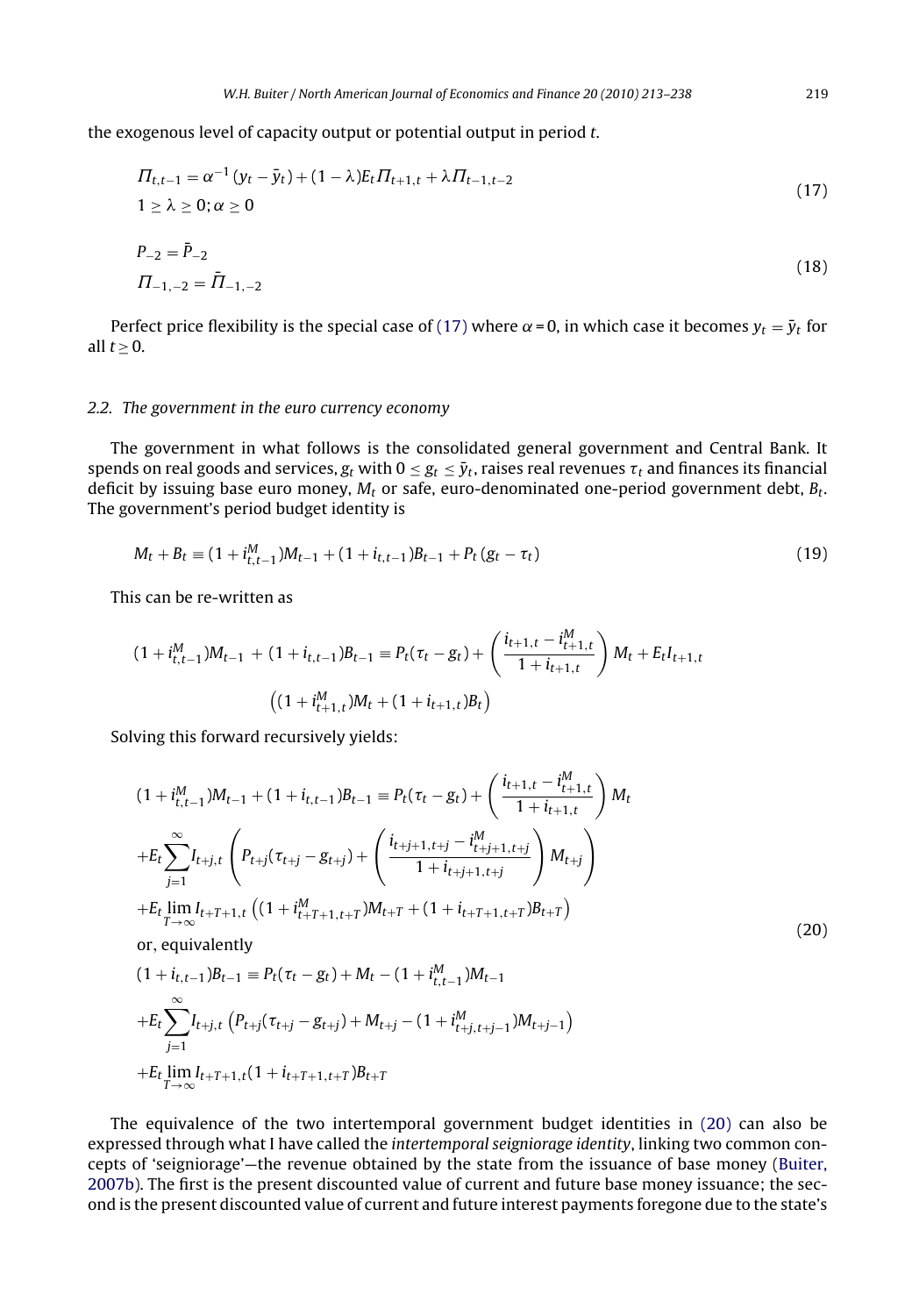<span id="page-7-0"></span>issuance of base money rather than risk-free non-monetary assets:

$$
E_{t} \sum_{j=1}^{\infty} I_{t+j,t} \left( M_{t+j} - (1 + i_{t+j,t+j-1}^{M}) M_{t+j-1} \right) \equiv E_{t} \sum_{j=0}^{\infty} I_{t+j,t} \left( \frac{i_{t+j+1,t+j} - i_{t+j+1,t+j}^{M}}{1 + i_{t+j+1,t+j}} \right) M_{t+j}
$$
\n
$$
= E_{t} \lim_{T \to \infty} I_{t+T+1,t} \left( 1 + i_{t+T+1,t+T}^{M} \right) M_{t+T}
$$
\n
$$
- (1 + i_{t,t-1}^{M}) M_{t-1}
$$
\n
$$
(21)
$$

The solvency constraint for the government is that the present discounted value of its terminal non-monetary liabilities be non-positive:

$$
E_t \lim_{T \to \infty} I_{t+T+1,t}(1 + i_{t+T+1,t+T})B_{t+T} \le 0
$$
\n(22)

Note the contrast between (22) and (3). Anticipating the asset market equilibrium condition, it is clear that, in equilibrium,

$$
A_t = (1 + i_{t,t-1})B_{t-1}
$$

Since  $W_t = A_t + (1 + i_{t,t-1}^M)M_{t-1} = (1 + i_{t,t-1})B_{t-1} + (1 + i_{t,t-1}^M)M_{t-1}$ , the household solvency con-<br>aint (3) can in equilibrium be written as: straint [\(3\)](#page-4-0) can in equilibrium be written as:

$$
E_{t} \lim_{T \to \infty} I_{t+T+1,t} \left( (1 + i_{t+T+1,t+T}) B_{t+T} + (1 + i_{t+T+1,t+T}^{M}) M_{t+T} \right) \ge 0 \tag{23}
$$

Comparing (22) and (23), households treat their holdings of government base money as an asset, even in the long run, while the government recognises that fiat base money is irredeemable: it does not represent a claim on the issuer for anything other than the same amount of itself (e.g., two five euro notes for one ten euro note). As it is irredeemable it does not belong in the government's solvency constraint. This, I believe, is the correct mathematical expression of the well-known idea in monetary economics that fiat money represents an asset to the owner, but not a liability to the issuer (see [Buiter,](#page-24-0) [2003\).](#page-24-0)

Government spending, g<sub>t</sub>, is exogenous, as is the nominal interest rate on euro base money, i<sup>µ</sup>,t−1.<br>Intert risk-free nominal interest rate on the euro-denominated bond is governed by a simplified source the lot The short risk-free nominal interest rate on the euro-denominated bond is governed by a simplified Taylor rule, where the short rate responds more than one-for-one to the expected rate of inflation, as long as the lower bound constraint, that the short risk-free nominal interest rate on bonds cannot be lower than the short risk-free nominal interest rate on base money, is not binding. If the Taylor rule were to cause the constraint to bind, the short nominal interest rate on bonds is set equal to the nominal interest rate on base money;  $\hat{\Pi}$  – 1 is the exogenous target inflation rate, assumed constant.

$$
1 + i_{t+1,t} = \beta^{-1} \hat{\Pi} + \phi(E_t \Pi_{t+1,t} - \hat{\Pi}), \text{ if } \beta^{-1} \hat{\Pi} + \phi(E_t \Pi_{t+1,t} - \hat{\Pi}) > 1 + i_{t+1,t}^M
$$
  
= 
$$
1 + i_{t+1,t}^M \text{ if } \beta^{-1} \hat{\Pi} + \phi(E_t \Pi_{t+1,t} - \hat{\Pi}) \le 1 + i_{t+1,t}^M
$$
  

$$
\phi > 1
$$
 (24)

If the lower bound constraint binds, the government engages in quantitative easing (QE), according to (25):

If 
$$
i_{t+1,t} = i_{t+1,t}^M
$$
 then  $M_{t+1} = (1 + \mu_{t+1,t})M_t$  (25)

The proportional growth rate of base money under QE,  $\mu_{t+1,t}$ , is assumed to be exogenous subject to  $\mu_{t+1,t} > -1$ . When the lower bound constraint  $i \geq i^M$  binds, the nominal stock of money becomes a choice variable of the government applicy instrument. This is true even when the authorities a choice variable of the government—a policy instrument. This is true even when the authorities 'monetary' policy rule when the lower bound constraint does not bind is a rule for the short nominal interest rate, like the simplified Taylor rule of this model. The policy rule governing the nominal stock of base money under QE could take any form. The exogenous sequence of base money growth rates assumed here is just for expositional simplicity. The second half of the interest rate rule in (24),

$$
1 + i_{t+1} = 1 + i_{t+1,t}^M \text{ if } \beta^{-1} \hat{\Pi} + \phi(E_t \Pi_{t+1,t} - \hat{\Pi}) \le 1 + i_{t+1,t}^M
$$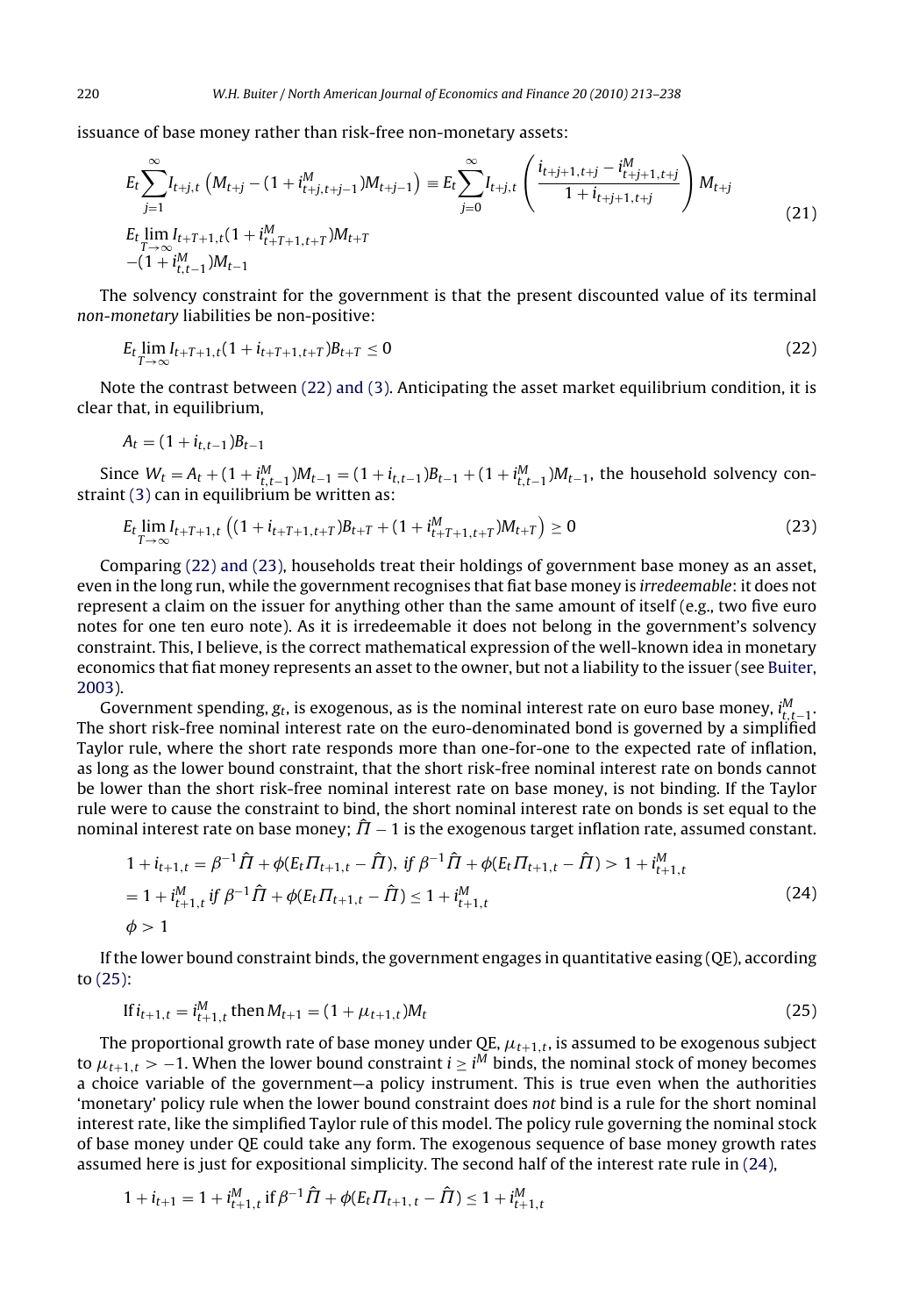<span id="page-8-0"></span>is not redundant. In principle, should the Taylor rule produce a nominal interest rate value at or below the interest rate on currency, the authorities could set the actual interest rate at any level equal to or greater than the interest rate on currency.

When the lower bound constraint does not bind, the nominal stock of base money,  $M_t$ , is endogenously determined from the money demand function [\(13\).](#page-5-0) The stock of one-period non-monetary government debt,  $B_t$ , and real lump-sum taxes,  $\tau_t$ , are only constrained by the requirement that the government's solvency constraint [\(22\)](#page-7-0) be satisfied. There are many possible tax rules or borrowing rules satisfying this, including, trivially, the rule that the stock of non-monetary public debt is always equal to zero, given in (26):

$$
\tau_t = g_t - \frac{1}{P_t} \left( M_t - (1 + i_{t,t-1}^M) M_{t-1} - (1 + i_{t,t-1}) B_{t-1} \right) \quad t \ge 0
$$
\n(26)

# 2.3. Equilibrium in the euro currency economy

Goods market equilibrium and asset market equilibrium are given by (27) and (28) respectively, for  $t \geq 0$ .

$$
y_t = c_t + g_t \tag{27}
$$

$$
A_t = (1 + i_{t,t-1})B_{t-1}
$$
\n(28)

The full set of equilibrium conditions consists of eleven Eqs.  $((7), (9), (12), (13), (15), (17), (19), (24),$ [\(25\), \(27\) and \(28\)\)](#page-4-0) which hold for  $t \ge 0$ , four initial conditions

$$
M_{-1} = \bar{M}_{-1} > 0 \tag{29}
$$

$$
B_{-1} = \bar{B}_{-1} \tag{30}
$$

$$
\Pi_{-1,-2} = \bar{\Pi}_{-1,-2} > 0 \tag{31}
$$

$$
P_{-2} = \bar{P}_{-2} > 0 \tag{32}
$$

the transversality condition [\(14\), a](#page-5-0)nd the solvency constraint for the household sector

$$
E_t \lim_{T \to \infty} I_{t+T,t} W_{t+T} = 0 \tag{33}
$$

They determine, for  $t \geq 0$ , and for given state-contingent sequences of the exogenous variables  $\{g_t, i_{t,t-1}^M, \mu_{t,t-1}, \bar{y}_t; t \ge 0\}$  the equilibrium values of  ${c_t, r_{t+1,t}, i_{t+1,t}, y_t, M_t, B_t, A_t, W_t, \tau_t, P_t, \Pi_{t,t-1}; \quad t \geq 0}$ 

# 2.4. The deterministic steady state in the euro currency economy

It will be useful for future reference, to consider the steady state of the deterministic special case of the model when all exogenous variables are constant. This is also the stationary (fundamental) equilibrium of the flexible price level version ( $\alpha^{-1} = 0$ ) of the model of the previous three subsections.

$$
1 + r = \beta^{-1} \tag{34}
$$

$$
m \equiv \frac{M_t}{P_t} = \left[ \eta \left( \frac{1+i}{i-i^M} \right) \right]^{1/\gamma} (\bar{y} - g) \tag{35}
$$

$$
\Pi = \frac{1+i}{1+r} \tag{36}
$$

 $7$  Strictly speaking, I should here also provide the equations determining the infinite-horizon nominal stochastic discount factors  $\lim I_{t+T,t}$ , which discount terminal household financial wealth in (33). For reasons of space this is omitted.<br> $\overline{I}\rightarrow\infty$  $T\rightarrow\infty$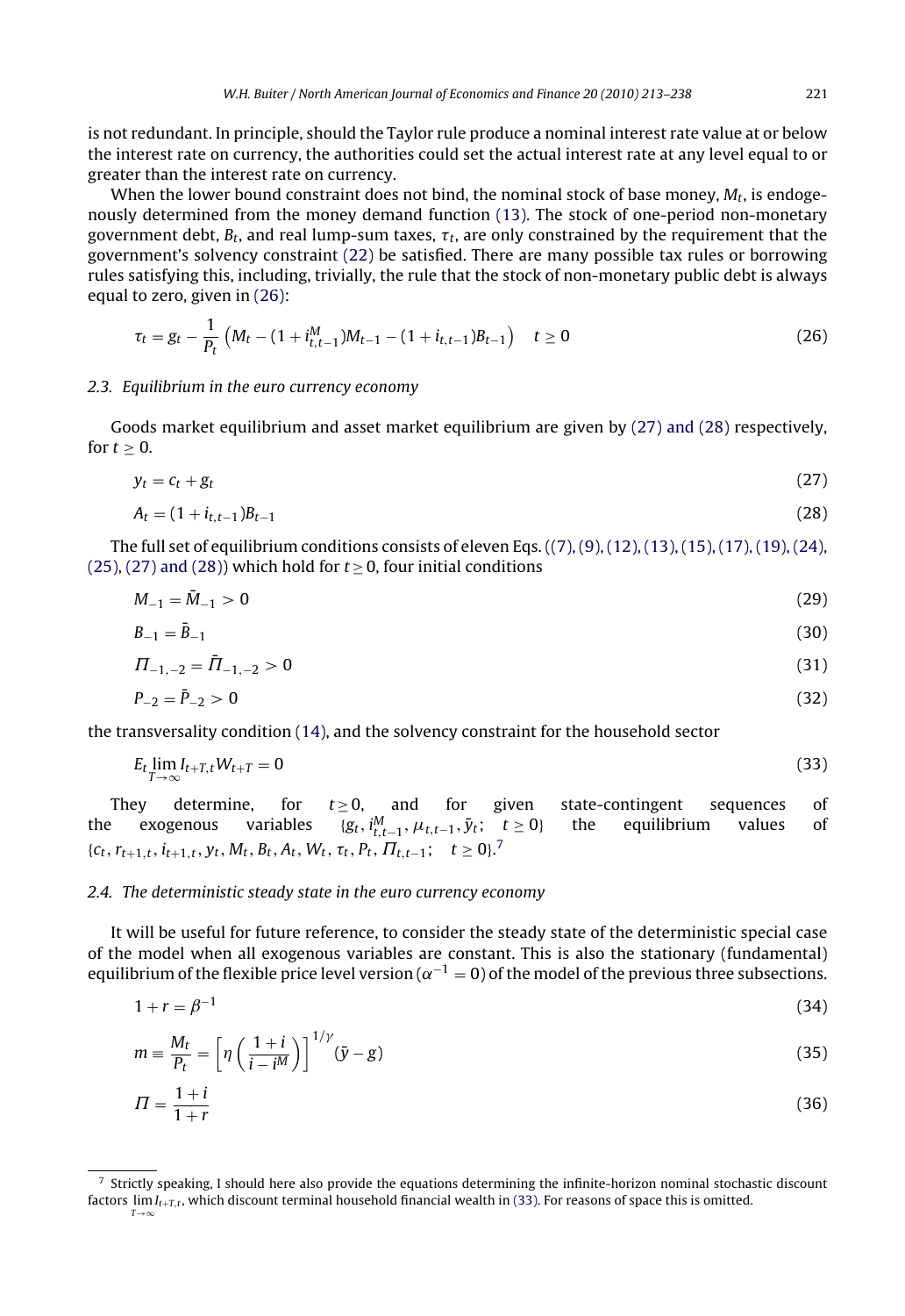<span id="page-9-0"></span>
$$
\lim_{T \to \infty} \frac{\beta^T}{(\bar{y} - g)^\gamma} \frac{M_T}{P_T} = \lim_{T \to \infty} \left( \frac{\beta^T}{(\bar{y} - g)^\gamma} \frac{M_0 (1 + \mu)^\gamma}{\Pi^T P_0} \right) = \lim_{T \to \infty} \left( (\bar{y} - g)^{-\gamma} \frac{M_0}{P_0} \left( \frac{1 + \mu}{1 + i} \right)^\gamma \right) \tag{37}
$$

If 
$$
\beta^{-1} > 1 + i^M
$$
 then  $1 + i = \beta^{-1}\hat{\pi}$   
If  $\beta^{-1}\hat{\Pi} \le 1 + i^M$  then  $i = i^M$  (38)

If 
$$
i = i^M
$$
 then  $M_{t+1} = (1 + \mu)M_t$  (39)

#### 2.5. The lower bound can become a binding constraint in the euro currency economy

It is clear that the constraint  $i \geq i^M$  can bind in our model. From Eqs. [\(34\)–\(39\), i](#page-8-0)nterpreted as<br>fundamental solution of the deterministic flexible price level special case when the exogenous the fundamental solution of the deterministic flexible price level special case when the exogenous variables are all constant, it can be verified by inspection that a sufficiently low target rate of inflation,  $\hat{\Pi}$  − 1, possibly assisted by a sufficiently low pure rate of time preference,  $\beta^{-1}$  – 1, can cause the lower bound constraint to bind. From Eq. (38), however, this would require, if the nominal interest rate on base money is zero, a negative target rate of inflation that is equal to or larger in absolute value than the pure rate of time preference. In the New-Keynesian variant of the model ( $\alpha$  > 0), there always exists a sufficiently large negative shock to  $g_t - \bar{y}_t$  to ensure that the lower bound constraint binds.

### **3. Overcoming the lower bound on nominal interest rates**

I now consider the three methods for removing the lower bound on nominal interest rates referred to in the introduction: (1) abolishing currency, (2) paying negative interest on currency or taxing currency, and (3) separating the medium of exchange/means of payment function from the numéraire function.

## 3.1. Abolishing currency

Base money, M, is the sum of currency,  $N \ge 0$  and bank deposits held with the Central Bank, D, that is,  $M \! \equiv \! N \! + \! D.$   $\! 8$  The interest rate on currency,  $i^\mathsf{N}$ , is zero, because it is a negotiable bearer bond. The interest rate on commercial bank deposits with the Central Bank,  $i^\mathsf{D}$  can be zero, positive or negative without significant administrative or enforcement costs, because these deposits are registered financial instruments. From a government and private sector financing perspective currency and deposits are perfect substitutes, but from the point of view of the provision of liquidity services, currency and deposits may not be perfect substitutes.<sup>9</sup> One simple way to formalise this is by representing base money in the utility function as a constant-returns-to-scale CES function of N and D, with elasticity of substitution  $\theta$  between currency and bank deposits as regards the provision of liquidity services. So m in the period utility function in Eq. [\(1\)](#page-4-0) is no longer given by  $m \equiv M/P$  but instead becomes:

$$
m = P^{-1} \Lambda \left( aN^{\theta - 1/\theta} + (1 - a)D^{\theta - 1/\theta} \right)^{\theta/\theta - 1}
$$
  
\n
$$
\Lambda > 0; 0 \le a \le 1, \theta \ge 0
$$
\n(40)

Abolishing currency would mean setting  $N_t = 0$ ,  $t \ge 0$ , leaving only bank deposits with the Central Bank to provide the monetary base function. With positive or negative interest rates on bank deposits with the Central Bank feasible at trivial cost, the lower bound on the short, risk-free non-monetary nominal interest rate would be removed.

The expected welfare gain associated with the removal of the zero lower bound on currency, achieved through an enhanced capacity of the monetary authority to respond to shocks, would have

 $8$  Without changing the argument in any meaningful way, we can permit negative values for D, letting that stand for commercial bank borrowing from the Central Bank against high-grade collateral, say Treasury Bills.

<sup>&</sup>lt;sup>9</sup> The government's period budget identity [\(19\),](#page-6-0) for instance, becomes  $N_t + D_t + B_t \equiv N_t(1 + i_{t,t-1}^D)D_{t-1} + (1 + i_{t,t-1})B_t +$  $P_t$  ( $g_t - \tau_t$ ).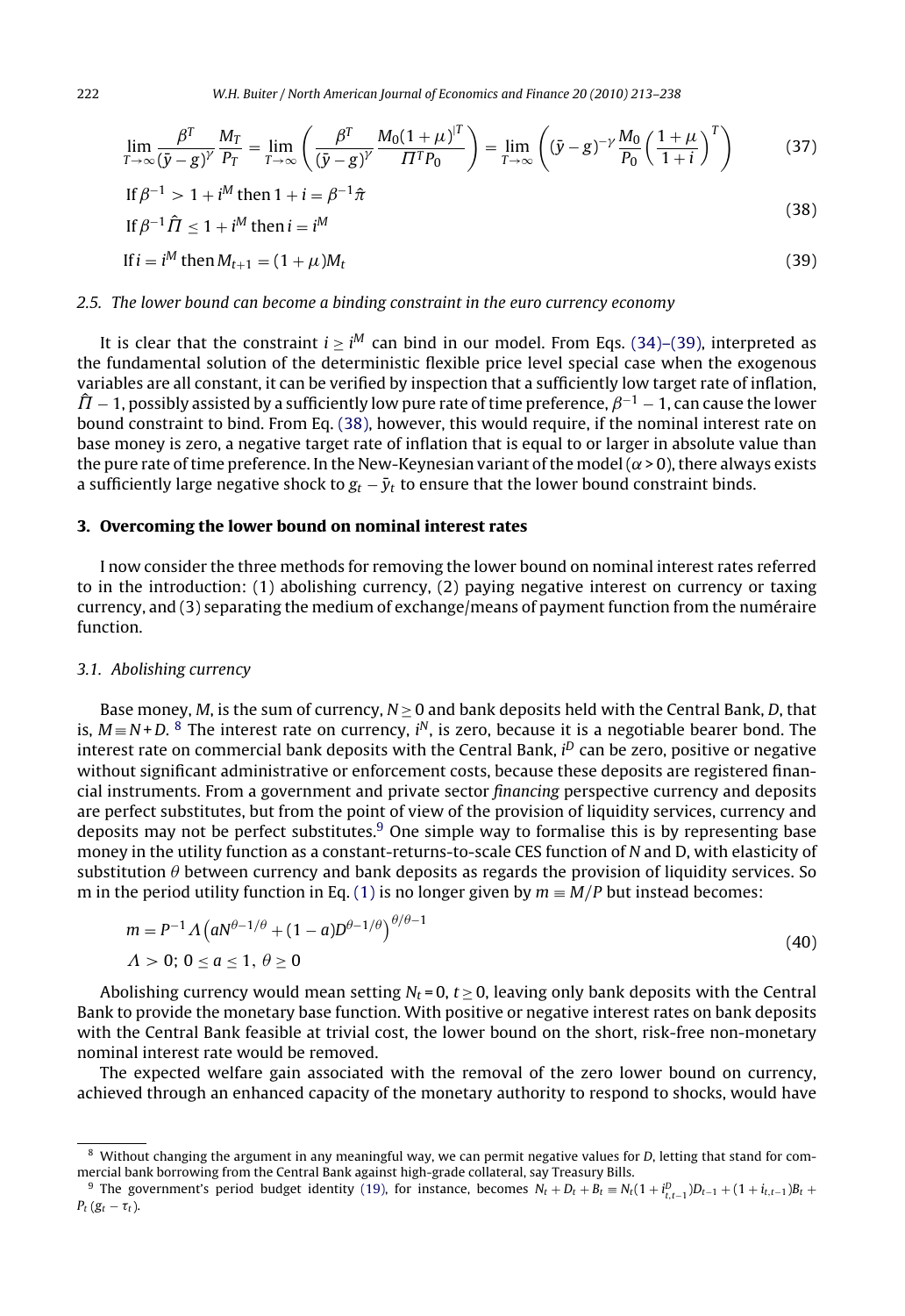to be balanced against the welfare consequences of the loss of currency. In our model, there would be no welfare impact from the loss of currency if currency and bank deposits were perfect substitutes as regards the provision of liquidity services ( $\theta = +\infty$ ). Even if currency and commercial bank deposits with the Central Bank are imperfect substitutes as regards the provision of liquidity services, the authorities can still achieve satiation with real liquidity services, even without currency, by setting  $\text{tral Bank to track the short safe nominal rate on non-monetary securities}$  (determined in our model  $\begin{array}{l} M^M = i^D_{t+1,t} = i_{t+1,t}$ , that is, by requiring the interest rate on commercial bank reserves with the Cen-<br>tal Bank to track the short safe nominal rate on non-monetary securities (determined in our model by the simplified Taylor rule).

What would the real-world costs of abolishing currency (that is, government-issued fiat basemoney in the form of negotiable and freely transferable bearer securities with legal tender status)?

In advanced industrial countries, with well-developed financial markets and institutions, and with an ever-growing range of electronic payment and settlement vehicles, currency has effectively become a redundant medium of exchange and means of payment for legitimate, legal transactions (see e.g., [Bolt, 2006\).](#page-24-0) As regards legitimate transactions, they are only used for small retail payments. In countries with developed financial systems, the existence of checkable bank deposits, giro accounts at post offices, checkable money market accounts, charge cards, credit cards, debit cards, a wide range of private forms of E-money or digital cash cards, like the CashCard made by NETS or the EZ-link card, means that currency has become redundant as a means of payment for legitimate transactions in goods and services and as a store of value for legitimately acquired financial wealth, except for the poorest members of society.

Although hard evidence is, for obvious reasons, difficult to come by, there is a reasonable presumption that the majority of U.S. dollar and euro currency notes either are held abroad for legitimate reasons by citizens of countries where the authorities do not have a strong reputation for low and stable inflation, or are held for illegitimate reasons, both at home and abroad.

At the beginning of May 2009, the stock of euro currency notes and coin in circulation amounted to  $\epsilon$ 781bn<sup>10</sup>. The population of the Eurozone is just under 310 million. This would mean that, if all euro notes were held inside the Eurozone, each man, woman and child would hold just over  $\epsilon$  2519 in cash. At the end of March 2009, the stock of US\$ currency notes and coins outstanding amounted to just under US\$904bn.<sup>11</sup> With a U.S. population of around 306 million, this means that, if all US\$ currency notes were held inside the U.S., per capita U.S. dollar holdings would be US\$2950.

The U.S. [Treasury \(2006\)](#page-25-0) estimated that in 2005 about 50 percent of the stock of U.S. currency was held abroad (see also [Rogoff, 1998, 2002\).](#page-24-0) [Feige, Faulend,](#page-24-0) [Sonje, and](#page-24-0) Sošić [\(2002\)](#page-24-0) report estimates that between 30 and 69 percent of DM currency used to circulate outside the borders of Germany in the final years before the introduction of euro notes in 2002. It is unlikely that the share of euro notes held outside the euro area is significantly lower than the share of DMs held outside Germany towards the end of the DM's existence.12

Even assuming 50 percent (in value) of U.S. dollar notes and euro notes are held abroad, it is clear that the distribution of the remaining domestically held notes is likely to be strongly skewed to the right: a small number of persons hold the vast majority of currency by value. The data show that the vast majority of euro and US\$ currency (by value) is held in the largest denominations. At the end of March 2009, fully 75 percent of U.S. dollar currency was held in 100 dollar bills—the largest denomination still issued.<sup>13</sup> In April 2009, 36 percent of euro notes was held in  $\epsilon$  500 notes. The  $\epsilon$  500,  $\in$  200 and  $\in$  100 denominations made up 59 percent of the stock of euro notes. The true retail notes,  $\epsilon$ 5,  $\epsilon$ 10 and  $\epsilon$ 20 just accounted for 10 percent of the total value of euro notes.<sup>14</sup>

<sup>10</sup> Source: ECB, <http://www.ecb.int/stats/euro/circulation/html/index.en.html> for a euro notes time series.

<sup>11</sup> Source: Financial Management Service, [http://www.fms.treas.gov/bulletin/.](http://www.fms.treas.gov/bulletin/)

 $12$  It is true that the euro is the domestic currency of 15 countries whose inhabitants could have held the DM as a foreign currency before the creation of the euro in 1999 (as well as of Germany). This would tend, cet. par., to make for a lower share of euro currency held outside the 16-country euro area than the share of DM currency held outside Germany, which is just one of the 16 euro area countries. Against this, the euro is already a more important official reserve currency than the DM ever was, and regional and global developments since 1999 have probably increased the demand for a safe and secure foreign currency alternative to domestic currency in many emerging markets.

<sup>13</sup> Source: Financial Management Service, [http://www.fms.treas.gov/bulletin/.](http://www.fms.treas.gov/bulletin/)

<sup>14</sup> Source: ECB, [http://www.ecb.int/stats/euro/circulation/html/index.en.html.](http://www.ecb.int/stats/euro/circulation/html/index.en.html)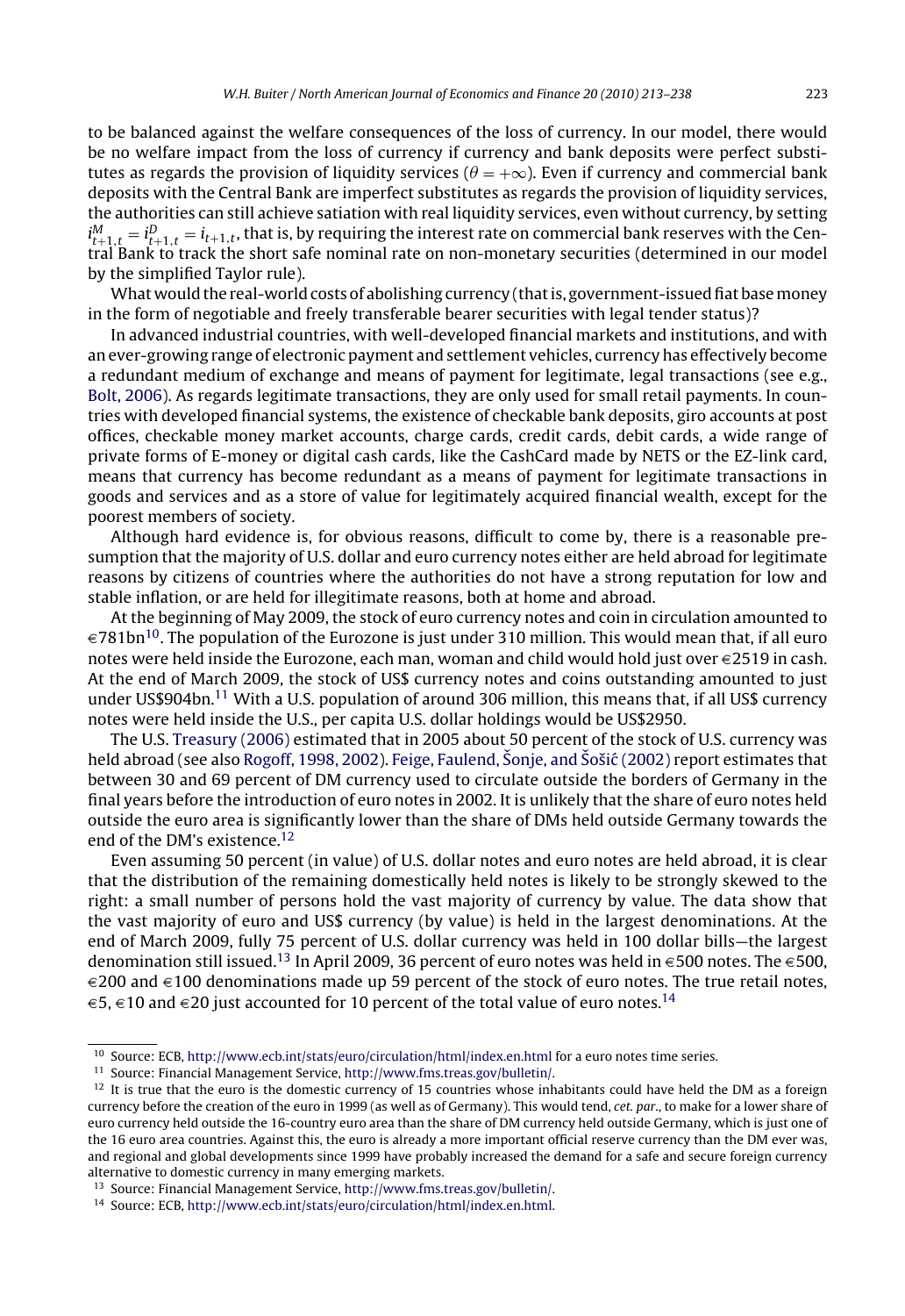<span id="page-11-0"></span>The only domestic beneficiaries from the existence of anonymity-providing currency are the underground economy—the criminal community, that is, those engaged in tax evasion, money laundering and the financing of terrorism, and those wishing to store the proceeds from crime and the means to commit further crimes out of sight and reach of the authorities. The existence of fiat currency with legal tender status – an anonymity-providing secure store of value provided by the government – represents a subsidy to criminal (illegal/underground) activity. It is particularly surprising to find so many large denomination bank notes, because these are unlikely to be held by poor and low-income households. The usefulness of currency as a means of payment and store of value for low income households is a standard argument in defence of the continued existence of currency in financially developed societies.

Advanced industrial countries can move to electronic and bank-account-based means of payment and media of exchange without any significant transitional problems, permanent efficiency loss or adverse distributional implications. Negative interest rates on bank accounts and on balances outstanding on 'centralised or networked electronic media' like credit cards are as easy to implement as positive interest rates. Debit cards simply transfer money between two accounts, both of which could pay negative or positive interest rates without any problems. You could even retain a measure of anonymity and have 'cash-on-a-chip cards', which, whenever the balance on the card is replenished by drawing funds from some account, calculate the average balance held on the cash card since the last replenishment and arrange for the appropriate interest rate (positive or negative) to be applied.

Because currency is a redundant or dominated medium of exchange/means of payment for legitimate transactions, except possibly for the smallest denominations, which may still be useful for small retail transactions (up to perhaps  $\in 20$  or US\$20, say), what accounts for its continuing existence and popularity? The only rational argument I can see is that seigniorage, the resources that can be appropriated through the issuance of non-interest-bearing legal tender, is a valuable source of revenue, for the Central Bank or for its beneficial owner, typically the ministry of finance or Treasury. During the year 2007, the Eurosystem earned  $\in$ 49bn as seigniorage from the issuance of bank notes, and during 2008 as much as  $\epsilon$ 86bn.<sup>15</sup> From the first week of June 2007 till the first week of June 2008, U.S. currency in circulation increased by US\$10.5bn. Between the first week of June 2008 and the first week of June 2009, U.S. currency in circulation increased by US\$85.5bn.<sup>16</sup>

Is it likely that the social benefits from this seigniorage revenue, together with the convenience benefits that currency still may yield when used in legitimate small retail transactions and held in small savings balances, exceed the social costs of the incremental tax evasion, money laundering, terrorism and other criminality encouraged by the anonymity and privacy provided by currency?

Were fiat currency to be abolished, the loss of any retail transactions benefits could be compensated for by offering free accounts with the Central Bank to all legal residents. These accounts could be administered through commercial banks, post offices and other retail facilities. These accounts, being registered instruments, could, of course, pay a positive, zero or negative rate of interest, as required.

Were the government to decide to abolish government base money, it is possible that the private sector would start supplying a close functional substitute, as it did before such practices were made illegal and the government established its monopoly of currency issuance. If there were no enforceable legal prohibition against this private issuance, it would lead to the case discussed in Section [4.4](#page-21-0) below.

By abolishing currency and introducing a close substitute on which interest, positive or negative can be paid, the authorities can remove the lower bound on the short nominal interest rate simply by adopting a rule for the nominal interest rate on money like the one given in Eq. (41). Note that if the policy-determined wedge between the two interest rates were zero,  $\omega = 0$ , Friedman's optimal quantity of money (OQM) rule would be automatically implemented all the time [\(Friedman, 1969\).](#page-24-0)

$$
i^M = i - \omega \tag{41}
$$
\n
$$
\omega \ge 0
$$

<sup>15</sup> Source: ECB, <http://www.ecb.int/stats/euro/circulation/html/index.en.html>.

<sup>16</sup> Source: Financial Management Service, <http://www.fms.treas.gov/bulletin/>.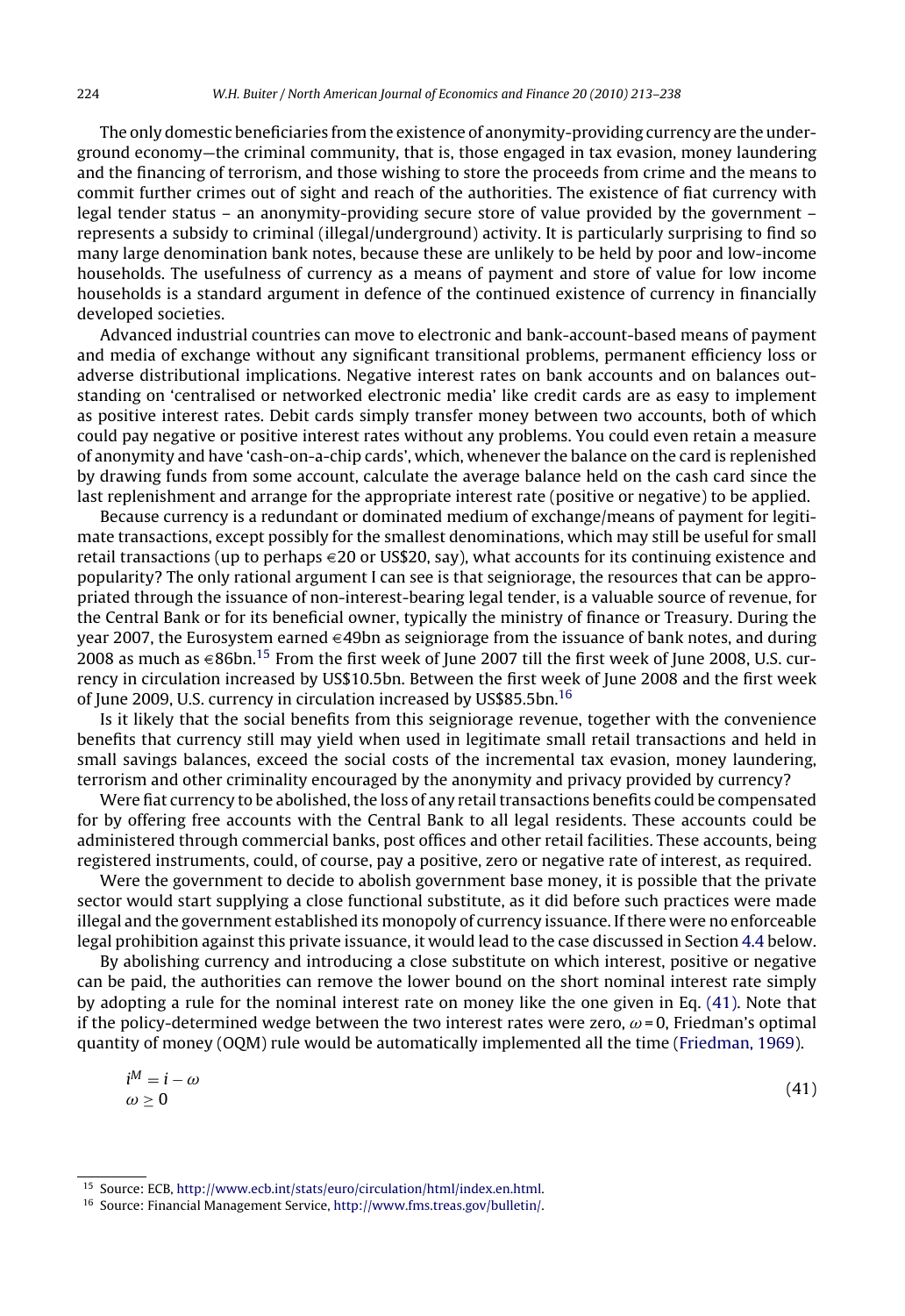#### 3.2. Taxing currency

As discussed in the Introduction, paying interest, positive or negative requires individual notes (or even coins) to be identifiable as current on any interest due. With the identity of the currency holder unknown to the issuer of the currency, it must be possible to identify the individual notes and coins as being up-to-date on interest due or owed. When interest is received or paid the notes must be marked somehow. Historical proposals for achieving this often involved stamping currency. Silvio [Gesell \(1916\)](#page-24-0) is an early example of such a proposal, which was also supported by Irving [Fisher \(1933\).](#page-24-0) In the case of conventional bearer bonds, coupons were physically clipped from the bond document or certificate.

Another variant is to give the currency note an expiration date. Unless this scrip money is stamped no later than the expiration date, it loses its legal tender status. When it is stamped, the negative interest can be collected by the issuer or his agent. Unstamped currency ceases to be recognised as money by the authorities and will thus, in the eyes of the proponents of scripmoney, become worthless.

The reason this proposal is incomplete is that the value of fiat money is what people believe it to be; a fiat money note or coin is worth whatever people are willing to exchange it for. No doubt losing legal tender status might undermine people's confidence in a currency, but many financial instruments have served as means of payment, medium of exchange and store of value without having legal tender status. If enough private agents were to consider a  $\in$  10 note that had expired (had not been stamped) to be worth as much as a  $\in$  10 note that was current on interest (had been stamped), then the stamped and unstamped notes would indeed have the same value (exchange for the same bundles of goods and services and for each other).

So to ensure that expired (unstamped) currency does not continue to circulate on a par with current (stamped) currency, a penalty must be imposed on those caught holding or accepting payment in expired (unstamped) currency. The penalty must be sufficient to induce those holding the currency to pay the currency tax. Confiscation of the expired (unstamped) notes, or a fine would be possible enforcement mechanisms of a negative interest rate on currency. This would involve administrative costs and rather intrusive policing, possibly with random spot checks and searches etc. Such monitoring and enforcement of negative interest rates (taxes) on currency would be a rather illiberal policy and unlikely to be popular.

An operational proposal for taxing currency mentioned by [Mankiw \(2009\), w](#page-24-0)ho attributes it to one of his graduate students, appears to get around this monitoring and enforcement problem. All currency notes have a serial number ending in an integer from 0 to 9. All currency notes also should have a year printed on them (most I know of do). Once a year, on a fixed date, the Central Bank randomly selects an integer from 0 to 9. All currency notes ending in that integer, printed in that year or earlier, lose their legal tender status and are no longer redeemable/exchangeable at the Central Bank or its agents for anything else.

The expected nominal interest rate on currency is therefore – 10 percent under this scheme, which is effectively a negative interest rate version of the British Premium Bond – a government bond that bears no interest or capital gains but enters the holder into lotteries, based on the serial number of the bond. It can also be viewed as a lottery or randomised version of putting an expiration date on all currency notes and charging a 10 percent of face value tax on each note.

However, the Mankiw scheme falls foul of the same problem that currency with an expiration date falls foul of, unless there is external enforcement. The value of fiat money is what people think it is. If the Central Bank randomly selects 7 as the unlucky number this year and I own a  $\epsilon$  100 note whose serial number ends in 7, I may still be able to purchase goods and services worth  $\in$  100 with that note, provided other private agents are willing to accept it as being worth that much. Legal tender status or convertibility into other government notes at the Central Bank are not necessary for fiat money to have value. Some form of monitoring currency holdings and a penalty for those caught with expired currency (such as the threat of confiscation plus a fine) are likely to be necessary to make Mankiw's scheme work.

If the authorities are willing to incur the administrative and surveillance costs, and to incur the political unpopularity likely to be associated with taxing currency, they could eliminate the lower bound on the risk-free one-period nominal interest rate on non-monetary assets, by adopting a rule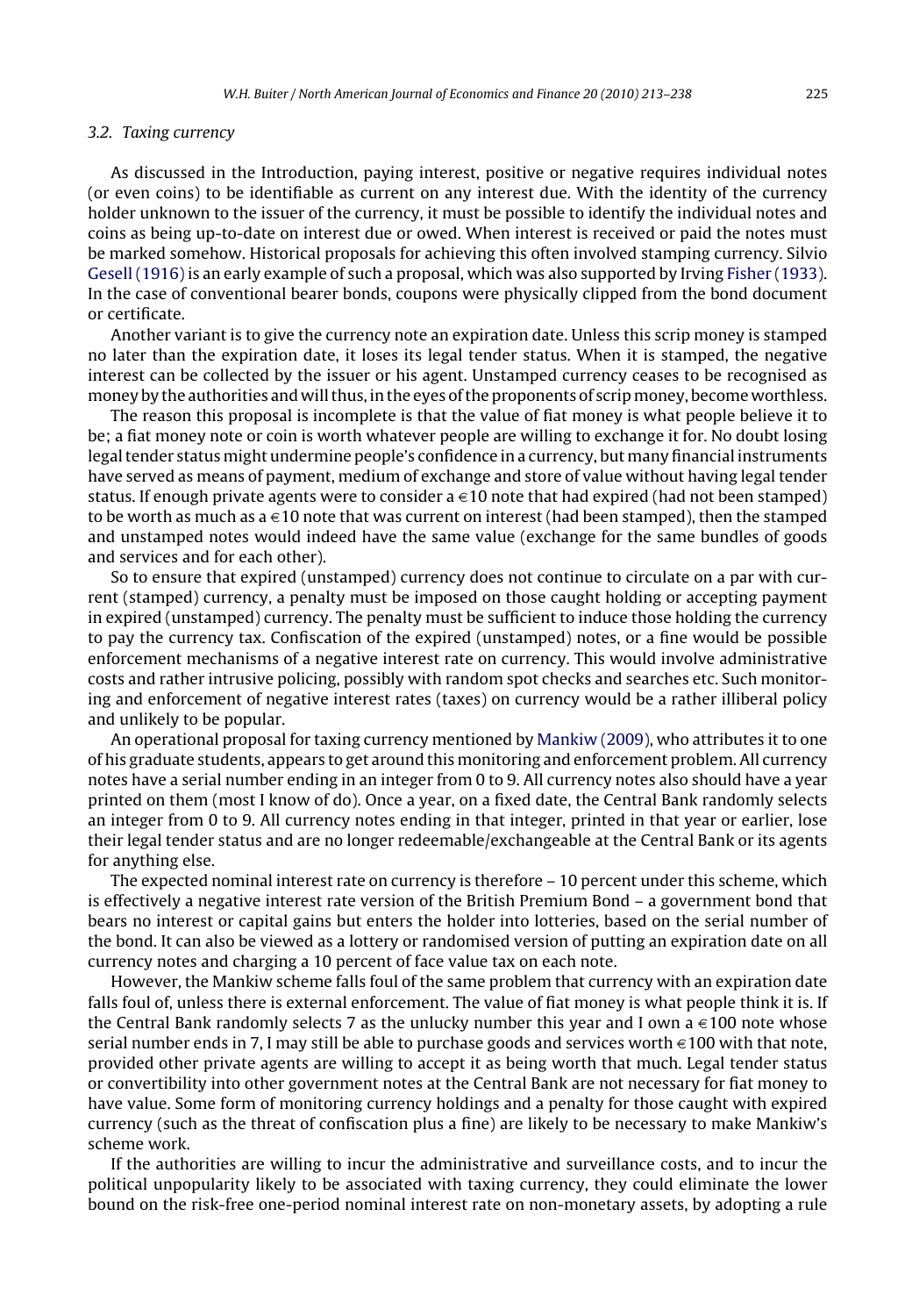<span id="page-13-0"></span>for the one-period own rate of interest on currency (the tax rate on currency) like the one specified in Eq. [\(41\).](#page-11-0)

# 3.3. Unbundling the numéraire and the medium of exchange/means of payment

A third way to eliminate the lower bound on the short nominal interest rate was suggested by Eisler (1933) (see also [Einaudi, 1953; Gaitskell, 1969\).](#page-24-0) It involves decoupling the numéraire function from the currency, which would retain its means of payment/medium of exchange roles. A simple way to implement this decoupling, which involves the abolition of the old government-issued fiat currency and its replacement by a new government-issued fiat currency is discussed first. Many interesting variations on this theme exist, however, and I shall introduce some of these later in Section [5.](#page-22-0)

The first step is to abolish the euro currency, by withdrawing all euro notes and coins. The next step is the introduction of a new currency, which I shall call the wim (in honour of Wim Duisenberg, the first President of the European Central Bank). The euro is kept as the numéraire for wage and price contracts. This is an assumption that leads to an interesting model only if it is plausible and will be discussed below.

I believe that there are many ways in which, despite the abolition of physical euro currency, the authorities can encourage the continued use of the euro as numéraire. The government could require all contracts involving the state to be denominated in euro. It could present tax claims and require tax returns in euro, and it could insist on tax payments using euro-denominated instruments. Going beyond that, it could ban bank deposits denominated in wim. As a last resort it could declare all wimdenominated contracts not to be enforceable in Euro Area courts. These and similar measures would make the euro a natural focal point as the choice of numéraire in private contracts.

In the model, private agents and the authorities are free to issue and hold contingent claims denominated in both wim and euro. Specifically, there are both safe one-period wim-denominated bonds and safe one-period euro-denominated bonds.

As there is no longer any euro currency, there no longer is a lower bound on euro interest rates. There is a lower bound on wim interest rates, because there is wim currency. The government sets the sequence of spot exchange rates, or of spot and forward exchange rates, between the euro and the wim.

#### 3.3.1. The private sector in the wim currency economy

The household optimisation problem changes slightly. There is no need here to distinguish between currency and commercial bank deposits with the central bank, so I will omit the latter. Let  $M_t^* \ge 0$  be the pominal stock of wim currency at the end of period t. S. the period t spot exchange rate between the nominal stock of wim currency at the end of period  $t$ ,  $S_t$  the period  $t$  spot exchange rate between the euro and the wim (number of wim per euro),  $F_{t+1,t}$  the one-period forward exchange rate between the euro and the wim (number of wim per euro),  $i_{t+1,t}^*$  the one-period safe nominal interest rate on<br>wim denominated bonds  $i^{M*}$  the one period our nate of interest on wim gurrengy  $i^*$  the nominal wim-denominated bonds,  $i_{t+1,t}^{M*}$  the one-period own rate of interest on wim currency,  $I_{t_1,t_0}^*$  the nominal wim stochastic discount factor wim stochastic discount factor between periods  $t_1$  and  $t_0$ ,  $R_{t_1,t_0}^*$  the real wim stochastic discount factor<br>between periods to real to  $R^*$  the suite general prior law  $H^*$  and  $R^*$  ( $R^*$  the suite inflation between periods  $t_1$  and  $t_0$ ,  $P^*$  the wim general price level,  $\Pi_{t_1,t_0}^* \equiv P_{t_1}^*/P_{t_0}^*$  the wim inflation factor  $t_1$ , the use is the power  $t_1$ , the  $\Gamma_{t_1,t_0} = \frac{P_{t_1}^*}{P_{t_0}}$  is the wim exchange rate (1 plus the period wim inflation rate to the power  $t_1 - t_0$ ) and  $\Sigma_{t_1,t_0} \equiv S_{t_1}/S_{t_0}$  the wim exchange rate depreciation factor between periods  $t_1$  and  $t_1$ . depreciation factor between periods  $t_1$  and  $t_0$ .

If there is to be no pure (risk-free) arbitrage possibility in this economy, the "law of one price" will have to hold, that is the wim price of goods is the euro price of goods times the wim-euro exchange rate:

$$
P_t^* = S_t P_t \tag{42}
$$

This implies

$$
\Pi_{t_1, t_0}^* = \Pi_{t_1, t_0} \Sigma_{t_1, t_0}
$$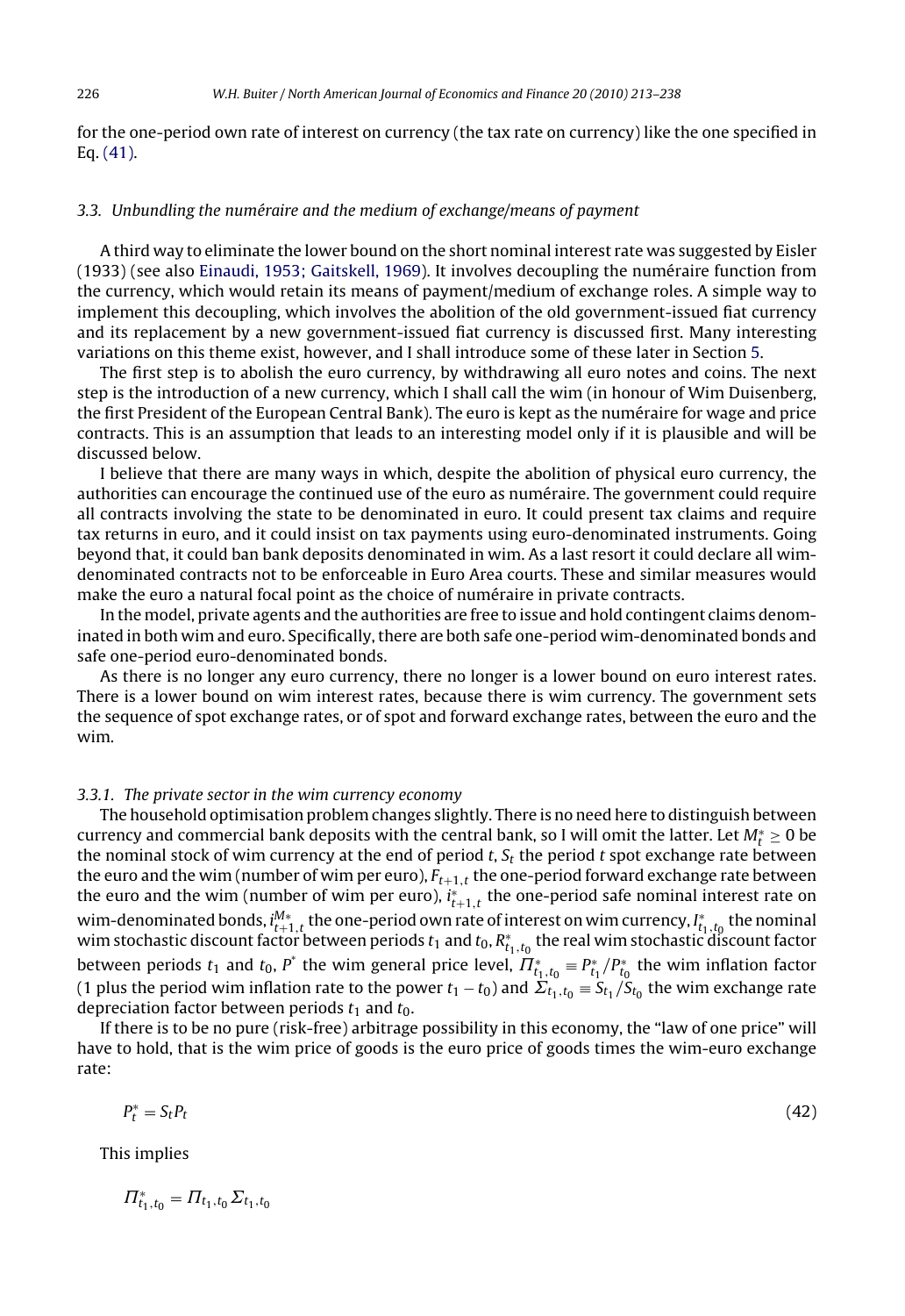<span id="page-14-0"></span>Also note that:

$$
\frac{1}{1 + i_{t+1,t}^*} = E_t I_{t+1,t}^*
$$
\nand\n
$$
\frac{1}{1 + r_{t+1,t}^*} = E_t R_{t+1,t}^*
$$
\n(43)

Beginning-of-period nominal financial wealth (measured in wim) in period t is denoted  $W_t^*$ . The<br>p value in period t(including interest or other income paid) of the portfolio of financial assets other wim value in period t (including interest or other income paid) of the portfolio of financial assets other than money purchased in period  $t-1$  is denoted  $A^*_t$ . These financial aggregates are related as follows:

$$
W_t^* = A_t^* + (1 + i_{t,t-1}^{M*})M_{t-1}^* \tag{44}
$$

The household's optimisation problem in the wim currency economy becomes

$$
U_0 = E_0 \sum_{t=0}^{\infty} \beta^t \left[ \frac{1}{1 - \gamma} c_t^{1 - \gamma} + \eta \frac{1}{1 - \gamma} \left( \frac{M_t^*}{S_t P_t} \right)^{1 - \gamma} \right]
$$
(45)

$$
E_t I_{t+1,t}^* W_{t+1}^* \equiv W_t^* + S_t P_t (y_t - \tau_t - c_t) - \left( \frac{i_{t+1,t}^* - i_{t+1,t}^{M*}}{1 + i_{t+1,t}^*} \right) M_t^* \tag{46}
$$

$$
E_0 \lim_{\ell \to \infty} I_{\ell+1,t}^* W_{\ell}^* \ge 0 \tag{47}
$$

$$
M_{-1}^* = \bar{M}_{-1}^* > 0\tag{48}
$$

$$
A_0^* = \bar{A}_0^*
$$

The optimality conditions of this optimisation problem imply the following relations hold:

$$
c_t^{-\gamma} = \beta (1 + r_{t+1,t}^*) E_t c_{t+1}^{-\gamma} \tag{49}
$$

$$
\frac{M_t^*}{S_t P_t} = \left[ \eta \left( \frac{1 + i_{t+1,t}^*}{i_{t+1,t}^* - i_{t+1,t}^{M*}} \right) \right]^{1/\gamma} c_t.
$$
\n(50)

$$
1 + i_{t+1,t} = \frac{S_t}{F_t} (1 + i_{t+1,t}^*)
$$
\n(51)

$$
1 + r_{t+1,t} = 1 + r_{t+1,t}^* \tag{52}
$$

$$
\frac{1+i_{t+1,t}}{1+i_{t+1,t}^*} = E_t \left( \Sigma_{t+1,t}^{-1} \right) + \frac{Cov_t \left( c_{t+1}^{-1} \Pi_{t+1,t}^{-1}, \Sigma_{t+1,t}^{-1} \right)}{E_t \left( c_{t+1}^{-1} \Pi_{t+1,t}^{-1} \right)}.
$$
\n(53)

$$
\lim_{T \to \infty} E_t \left( \frac{\beta^T}{c_{t+T}^{\gamma}} \frac{M_{t+T}^*}{S_{t+T} P_{t+T}} \right) = 0 \tag{54}
$$

$$
1 + r_{t+1,t}^{*} = \left(1 + i_{t+1,t}^{*}\right) \left( E_t \Pi_{t+1,t}^{* - 1} + \frac{Cov_t(\Pi_{t+1,t}^{* - 1}, c_{t+1}^{-\gamma})}{E_t c_{t+1}^{-\gamma}} \right)
$$
(55)

In the wim currency economy, the real interest rate on euro bonds is the same as the real interest rate on wim bonds (Eq. (52)). This does not mean, of course, that the wim currency economy behaves identically to the euro currency economy. Although the real interest rate on euro bonds is the same as the real interest on wim bonds in the wim currency economy, this common real interest rate can be different from the real interest rate that would prevail in the euro currency economy (starting from the same initial conditions) if there is any probability that the lower bound constraint on the short nominal interest rate would become binding in the euro currency economy.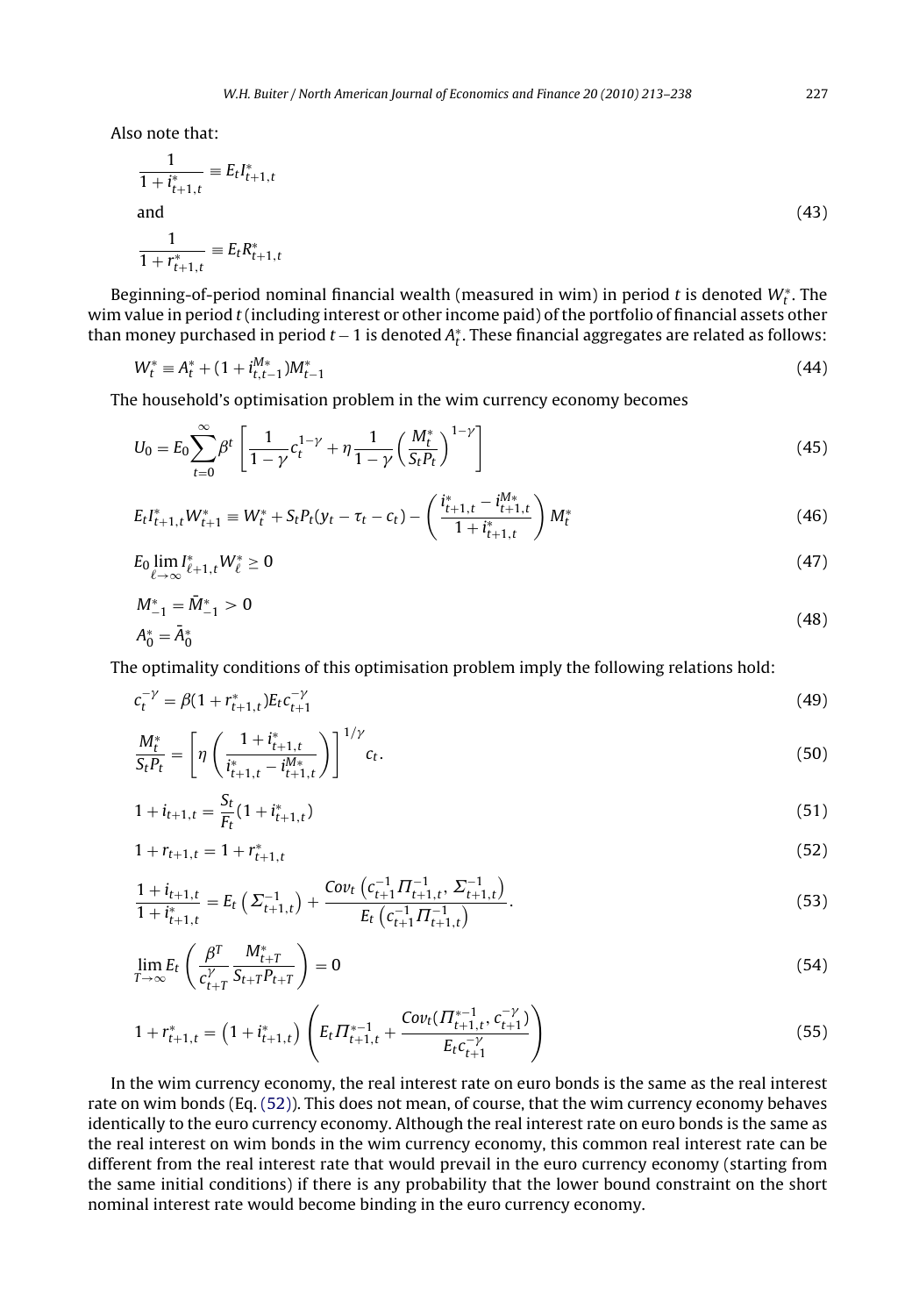From the money demand function [\(50\), i](#page-14-0)t is clear that there is a lower bound on the one-period wim interest rate:

$$
i^* \geq i^{M*} \tag{56}
$$

but since there is no euro currency in the wim currency economy, there is no lower bound on the one-period euro nominal interest rate, i.

Unsurprisingly, covered interest parity (CIP) holds in this economy between euro interest rates and wim interest rates (Eq. [\(51\)\).](#page-14-0) From Eq. [\(53\), u](#page-14-0)ncovered interest parity (UIP) holds only if the riskpremium on euro interest rates,  $Cov_t(c_{t+1}^{-1} \Pi_{t+1,t}^{-1}, \Sigma_{t+1,t}^{-1})/E_t(c_{t+1}^{-1} \Pi_{t+1,t}^{-1})$ , is zero.<sup>17</sup> In that case, the<br>euro interest rate (approximately) equals the wim interest rate plus the expected proportional ra euro interest rate (approximately) equals the wim interest rate plus the expected proportional rate of appreciation of the wim in terms of the euro,  $E_t(\Sigma_{t+1,t}^{-1}) - 1$ .<br>Since the euro remains, by assumption, the puméraire as

Since the euro remains, by assumption, the numéraire and invoicing currency for wage and price transactions, the Phillips curve is unchanged in the wim currency economy from what it is in the euro currency economy (Eqs. [\(17\) and \(18\)\).](#page-6-0)

### 3.3.2. The government in the wim currency economy

The authorities spend and tax as before. They issue wim currency and both wim and euro one-period bonds. Their period budget identity is given in (57) and their solvency constraint in (58).

$$
\frac{M_t^*}{S_t} + B_t + \frac{B_t^*}{S_t} \equiv (1 + i_{t,t-1}^{M*}) \frac{M_{t-1}^*}{S_t} + (1 + i_{t,t-1}) B_{t-1} + (1 + i_{t,t-1}^*) \frac{B_{t-1}^*}{S_t} + P_t (g_t - \tau_t)
$$
(57)

$$
E_0 \lim_{t \to \infty} I_{t+1,0} \left[ (1 + i_{i+1,t}) B_t + (1 + i_{t+1,t}^*) \frac{B_t^*}{S_t} \right] \le 0. \tag{58}
$$

For concreteness assume the government applies the same rule for its lump-sum taxes it used in the euro currency economy, that is,

$$
\tau_t = g_t - \frac{1}{SP_t} \left( M_t^* - (1 + i_{t,t-1}^{M*}) M_{t-1}^* - (1 + i_{t,t-1}^*) B_{t-1}^* - S_t (1 + i_{t,t-1}) B_{t-1} \right) \quad t \ge 0 \tag{59}
$$

The Taylor rule for the euro nominal interest rate in the wim currency economy looks as follows:

$$
1 + i_{t+1,t} = \beta^{-1} \hat{\Pi} + \phi(E_t \Pi_{t+1,t} - \hat{\Pi})
$$
\n(60)

To complete the policy regime (assuming exogenous real public spending as before), I assign a simple quantitative easing rule for wim currency, when the lower bound constraint in the wim nominal interest rate binds:

$$
\text{If } i_{t+1,t}^* = i_{t+1,t}^{M*} \quad \text{then} \quad M_{t+1}^* = (1 + \mu_{t+1,t}^*)M_t^* \tag{61}
$$

where  $\{\mu_{t+1,t}^*\geq -1;\ t\geq 0\}$  is, for simplicity, an exogenous sequence of proportional growth rates of the nominal stock of wim currency the nominal stock of wim currency.

Comparing (60) with the Taylor rule for the euro nominal interest rate in the euro currency economy, [\(24\), w](#page-7-0)e note that, because the lower bound constraint on the euro nominal interest rate has been removed, the interest rate now does not switch from the Taylor rule to the quantitative easing rule given by the second line of Eq. [\(24\)](#page-7-0) and by Eq. [\(25\).](#page-7-0)

In the wim currency economy, we can represent the monetary authority as having four potential instruments in any given period, t: the short nominal euro interest rate,  $t_{t+1,t}$ , the one-period wim nominal interest rate,  $i_{t+1,t}^*$ , the spot exchange rate between the euro and the wim,  $S_t$  and the one-<br>period forward exchange rate between the euro and the wim  $F_{t+1}$ . The interest rate on wim currency period forward exchange rate between the euro and the wim,  $F_{t+1,t}$ . The interest rate on wim currency,  $\frac{1}{2}$ <br>zero. When the lower bound constraint on the short nominal wim interest rate binds,  $i_{t+1,t}^* = i_{t+1,t}^{M*}$ , the<br>proportional rate of growth of the stock of wim currency  $u^*$  becomes an instrument (quantitative  $\frac{M*}{t+1,t}$  is, by assumption, not an instrument. All we need is for it to be exogenous. In practice, it is equal to<br>terms. When the lower bound constraint on the short nominal wim interest rate binds. i\* and interest t proportional rate of growth of the stock of wim currency,  $\mu^*_{t+1,t}$  becomes an instrument (quantitative<br>easing) easing).

<span id="page-15-0"></span>

<sup>&</sup>lt;sup>17</sup> Under UIP,  $F_{t+1,t} = (E_t(1/S_{t+1}))^{-1}$ .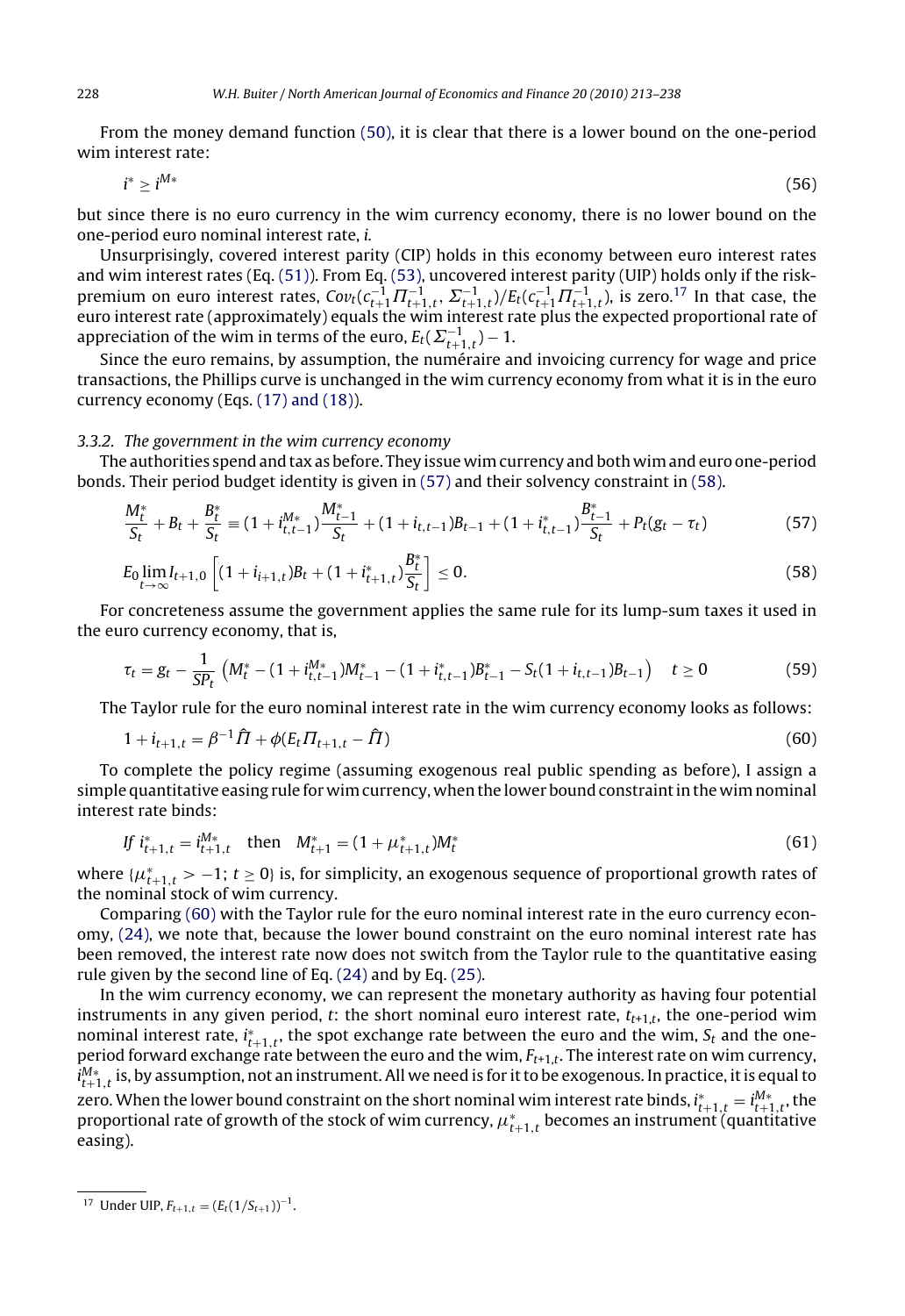#### 3.3.3. Equilibrium

Goods market equilibrium in the wim currency economy is given by the same Eq. [\(27\)](#page-8-0) as in the euro currency economy. The asset market equilibrium condition, however, changes from Eq. [\(28\)](#page-8-0) to

$$
A_t^* = (1 + i_{t,t-1})S_t B_{t-1} + (1 + i_{t,t-1}^*)B_{t-1}^*
$$
\n(62)

# 3.3.4. How monetary policy is implemented in the wim currency economy

With  $i_{t+1,t}$ ,  $i_{t+1,t}^*$ ,  $S_t$  and  $F_{t+1,t}$  as the potential monetary instruments in any period t and with cov-<br>d interest parity (Eq. (51)) constraining the four instruments, only three of the four can be chosen ered interest parity (Eq. [\(51\)\)](#page-14-0) constraining the four instruments, only three of the four can be chosen independently. In the model under consideration, the short nominal euro interest rate is determined by the Taylor rule [\(60\), r](#page-15-0)egardless of whether this takes the euro nominal interest rate into negative territory. There are infinitely many combinations of rules for the spot and forward exchange rates and the wim rate of interest that are consistent with equilibrium. Any given equilibrium sequence for the real variables and for euro nominal interest rates and euro inflation rates can also be supported by infinitely many different combinations of spot and forward exchange rates and wim rates of interest. I will start by considering a simple, transparent example.

The rule for the one-period risk-free wim nominal interest rate on non-monetary securities satisfies (63), that is, when the euro nominal interest rate set by the Taylor rule (or any other rule) exceeds the lower bound on the wim nominal interest rate, the authorities set the wim interest rate at the same value as the euro interest rate. When the *euro* nominal interest rate (as determined by the Taylor rule) is equal to or less than the lower bound on the wim nominal interest rate, the authorities set the wim nominal interest rate equal to its lower bound, *i<sup>M∗</sup>*. This ensures that the lower bound on the wim<br>nominal interest rate (56) is never violated nominal interest rate, [\(56\), i](#page-15-0)s never violated.

$$
\begin{aligned} i_{t+1,t}^* &= i_{t+1,t} \text{ if } i_{t+1,t} > i_{t+1,t}^{M*} \\ &= i_{t+1,t}^{M*} \text{ if } i_{t+1,t} \le i_{t+1,t}^{M*} \end{aligned} \tag{63}
$$

From the covered interest parity condition, we know that  $(F_{t+1,t}/S_t) = (1 + i_{t+1,t}^*/1 + i_{t+1,t})$ , so the rule given by (63) under the rule given by (63),

$$
\frac{F_{t+1,t}}{S_t} = 1 \qquad \text{if } i_{t+1,t} > i_{t+1,t}^{M*}
$$
\n
$$
\frac{F_{t+1,t}}{S_t} = \frac{1 + i_{t+1,t}^{M*}}{1 + i_{t+1,t}} \quad \text{if } i_{t+1,t} \le i_{t+1,t}^{M*}
$$
\n
$$
(64)
$$

With  $i_{t+1,t}$  and  $i_{t+1,t}^*$  as instruments (subject to  $i_{t+1,t}^* \ge i_{t+1,t}^{M*}$ ), the forward premium on the euro,<br> $\langle \cdot, \cdot \rangle$ , 1 is market-determined by covered interest partity. The authorities can set either the spo  $(F_{t+1,t}/S_t)$  – 1, is market-determined by covered interest parity. The authorities can set either the spot or the forward exchange rate, with the remaining one residually determined. An easy rule would be to set the spot rate in period t equal to the one-period forward rate from the previous period:

$$
S_t = F_{t,t-1} \tag{65}
$$

As long as the lower bound constraint on the wim nominal interest rate is not binding, the spot rate  $S_t$  equals this period's forward rate,  $F_{t+1,t}$ . When the lower bound constraint on the wim nominal interest rate is binding, the euro stands at a proportional forward premium to the wim equal to the difference between the interest rate on wim currency and the interest rate on one-period safe euro bonds. Consider the practically relevant case where the interest rate on wim currency is zero  $(i^{M*}_{t+1,t} = 0)$ . It follows that if the (gage) lower hound constraint on wim interest rates is binding  $(i^{*}_{t+1,t} = j^{M*}_{t+1,t}$ 0). It follows that, if the (zero) lower bound constraint on wim interest rates is binding ( $i^*_{t+1,t} = i^{M*}_{t+1,t} = 0$ ) the relationship between the spot and forward exchange rates is given by 0), the relationship between the spot and forward exchange rates is given by

$$
\frac{F_{t+1,t}}{S_t} = \frac{1}{1 + i_{t+1,t}}\tag{66}
$$

So if the Taylor rule [\(60\)](#page-15-0) were to imply a negative value for the short nominal euro rate of interest,  $i_{t+1,t}$ , there would be no profitable arbitrage possibilities borrowing at the negative euro rate and lending at the zero wim rate, because the forward premium on the euro equals the wim-euro interest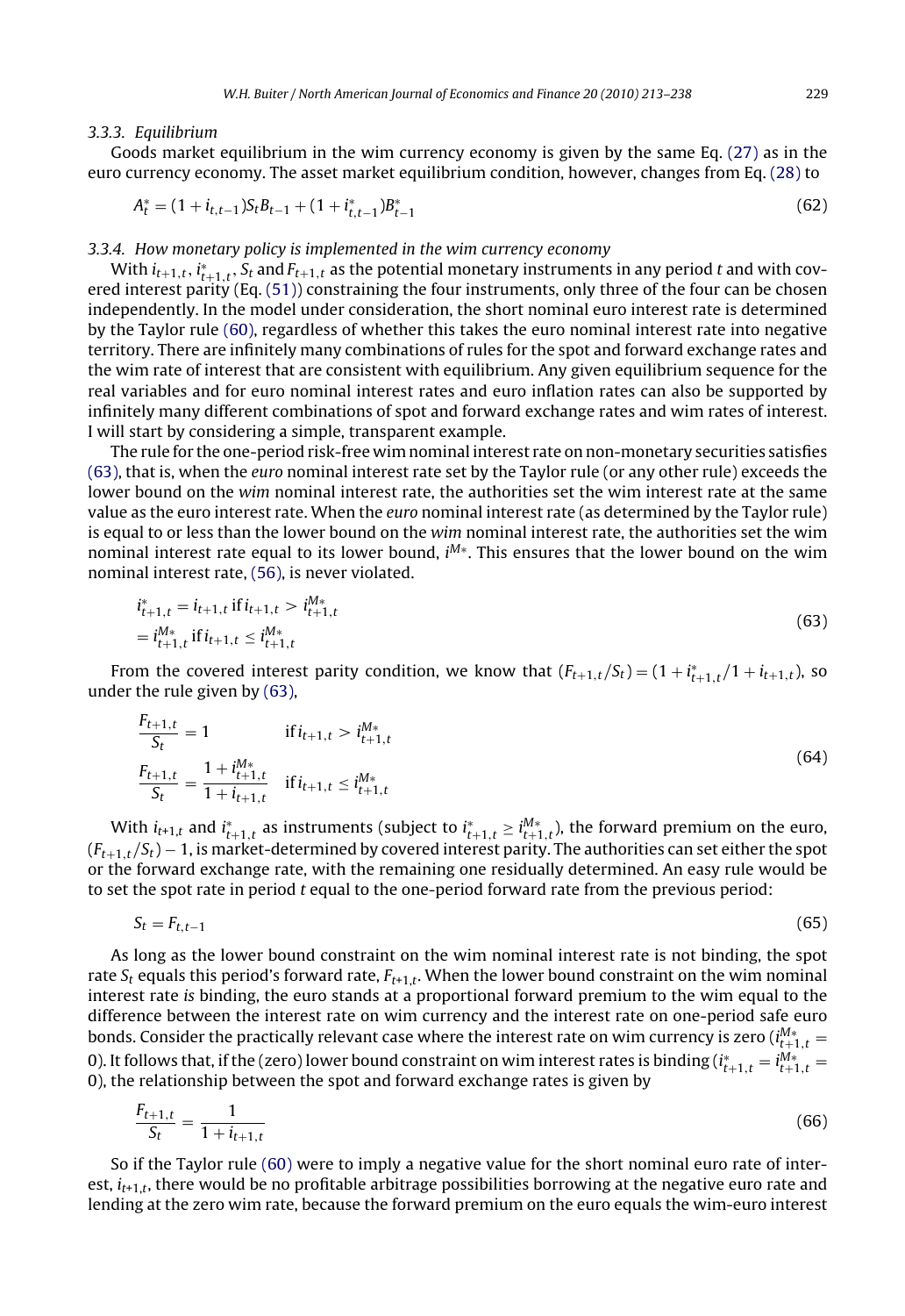differential. If there is no currency risk premium –  $Cov_t$ ( $c_{t+1}^{-1}$   $\pi_{t+1,t}^{-1}$ ,  $\Sigma_{t+1,t}^{-1}$ ) = 0 – the expected propor-<br>tional rate of appreciation of the eurovic à vis the wim would equal the wim, euro interest d tional rate of appreciation of the euro vis-à-vis the wim would equal the wim-euro interest differential, that is, UIP holds –  $F_{t+1,t} = (E_t(1/S_{t+1}))^{-1}$ . If UIP holds when the zero lower bound constraint on wim<br>interest rates is binding a negative euro nominal interest rate is consistent with portfolio balance prointerest rates is binding, a negative euro nominal interest rate is consistent with portfolio balance provided the expected proportional appreciation rate of the euro vis-à-vis the wim exactly compensates for the negative interest rate on the euro:

$$
\frac{1 + i_{t+1,t}}{1 + i_{t+1,t}^*} = 1 + i_{t+1,t} = E_t \left( \frac{S_t}{S_{t+1}} \right)
$$
\n(67)

So if  $i_{t+1,t} < 0$ , then  $E_t(S_t/S_{t+1}) = 1 + i_{t+1,t} < 1$ .

# 3.3.5. Would the numéraire 'follow the currency'?

Key to the effectiveness of the unbundling solution is the assumption that the euro remains the numéraire for wage and price contracting, even after the euro currency has been abolished and replaced by the wim currency, that is, that the euro price level Phillips curve [\(17\)](#page-6-0) remains the operational one and that the inflation rate of concern to the authorities is the proportional rate of increase in the euro general price level, as exemplified in the wim currency model by the continued relevance of the Taylor rule for the euro interest rate (without the lower bound), given in [\(60\).](#page-15-0)

If the numéraire instead were to 'follow the currency' and as a result a wim price level Phillips curve were to replace the euro price level Phillips curve, and a wim short nominal interest rate Taylor rule with a wim target rate of inflation and a lower bound on the wim short nominal interest rate were to replace the euro short nominal interest rate Taylor rule with its euro target inflation rate and its lower bound on the euro short nominal interest rate, then we would have achieved no more than a pure change in the unit of account for the euro currency economy, like the change from old French francs to new French francs in January 1960, with 100 old French francs = 1 new French franc. The zero lower bound would continue to exist in the new French franc economy as it had in the old French franc economy.

Monetary economics has very little to say about what or who determine what the numéraire is or about what physical, fiat or imaginary substances serve as numéraire. Even the great monetary thinkers of previous generations had little to contribute, other than anecdotes or appeals to common sense (see e.g., [Hicks, 1967; McCallum, 1989; Niehans, 1978; Patinkin, 1965\).](#page-24-0)

Fundamentally, the set of physical or abstract objects a unit of which defines the (or a) unit of account in an economy is determined through a collective but uncoordinated, decentralised social choice by the agents making up the economy.<sup>18</sup> The monetary, fiscal and regulatory authorities can certainly encourage the use of a particular financial instrument as unit of account, as discussion i paragraph 3 of Section [3.3. W](#page-13-0)hat does history tell us happened when numéraire and currency parted ways?

The unit of account used most widely in a society need not be the unit of denomination of whatever financial instruments are used as means of payment and medium of exchange. Everyone is familiar with the Guinea, which was neither the official unit of account used by the UK monetary authorities in their transactions, nor a medium of exchange/means of payment after 1813, but continued to be used as the numéraire in auction houses and expensive and pretentious shops until decimalisation in 1971.

The history of primitive monies, described in Paul Einzig's book [\(Einzig, 1949\) c](#page-24-0)ontains many examples of the decoupling of the official numéraire function both from the private numéraire and from

<sup>&</sup>lt;sup>18</sup> Careful scholars in the field of monetary economics have long made the point that it makes no sense to say that money serves as a (or the) unit of account, "...since money is a tangible material not a unit of measurement. ([McCallum, 1989](#page-24-0), p. 17, fn. 1). Correct usage would be to say …that the medium of account is the good some quantity of which serves as the unit of account (i.e., is used as the base for quoted prices)" ([McCallum, 1989, p](#page-24-0). 17, fn. 1). [Niehans \(1978\), p](#page-24-0). 118, fn 1 makes the same point: "Money is here called a medium and not, as customary, a unit of account because, clearly, money itself is not a unit, but the good whose unit is used as the unit of account."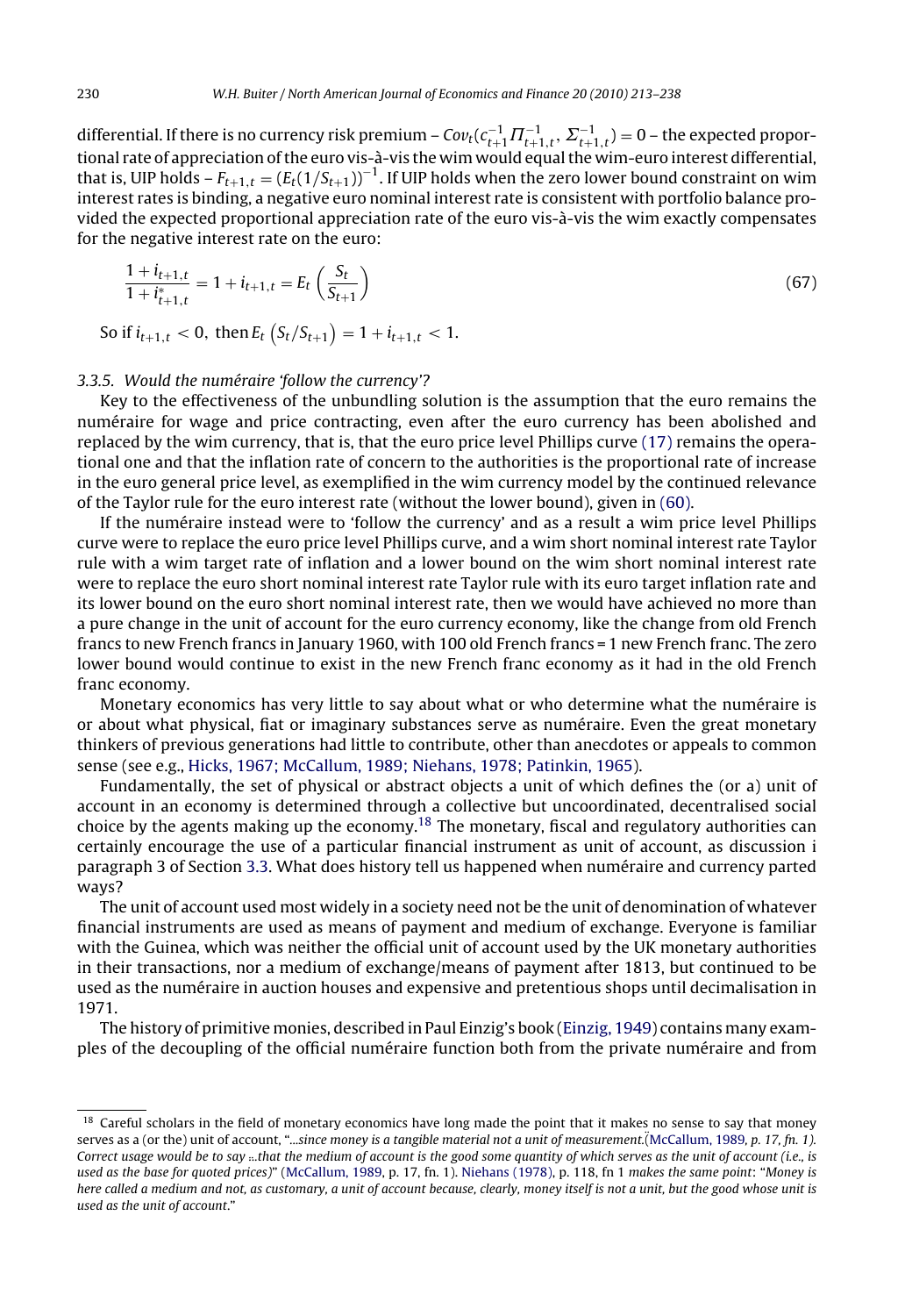the medium of exchange/means of payment function. Medieval Iceland had a cattle, a cloth and a fishstandard. The monetary unit known as the kugildi was defined precisely in terms of a standardized cow. It is doubtful, for simple logistic reasons, that the kugildi could ever have been extensively used as a medium of exchange. Einzig reports that in documents it was often explicitly stated that "...payment fixed in kugildi was actually to be made in metallic money or in other form" ([Einzig, 1949, p](#page-24-0). 260). Plain home-woven woollen cloth (wadmal) served as a general standard of value (unit of account) throughout the Icelandic medieval period.

Wadmal was used to determine the amount of wergeld (compensation for wrongful death) to be paid and for the valuation of damages. Taxes were fixed in wadmal. Unlike kugildi, wadmal was widely used as a medium of exchange. There was a fixed legal exchange rate between kugildi and wadmal. In the 15th century, dried stockfish appears to have been used widely in Iceland as a unit of account. Einzig expresses doubt as to whether it was widely used as a medium of exchange ([Einzig, 1949, p](#page-24-0). 262), and one can only hope he is right in this. In the case of the wadmal, it is interesting that, while the authorities fixed taxes in terms of wadmal, there was no monetary authority with a monopoly of the supply of wadmal. Every home with a spinning wheel and a hand-loom could become a private mint.

In more recent times, and even in the fiat money era, there are examples that support the view that the unit of account used most widely in a society need not be the official monetary unit used to define (some of) the liabilities of the Central Bank. In countries with very high inflation or hyperinflation, the unit of account has often been a more stable foreign currency, although the means of payment/medium of exchange for small-scale retail transactions remained the national currency. For instance, the U.S. dollar played that role in Israel during the inflation surge that prompted the successful stabilisation plan of July 1985 and in Peru during the hyperinflation that led to the successful stabilisation package of August 1990. The U.S. dollar was used as the numéraire for posting retail prices, but after a hasty verification of the current exchange rate, retail transactions tended to be settled in shekels, respectively intis or soles.

An interesting, albeit short-lived monetary experiment took place in the eleven countries that made up the Eurozone between the date of the official designation of the euro as the new numéraire on January 1, 1999 and the introduction of the physical euro currency around January 1, 2002.<sup>19</sup> During that three-year period, the national legacy currencies continued to function as media of exchange and means of payment for retail cash transactions.

Officially, however, the euro was the numéraire from January 1, 1999 on, and the national currencies represented inconvenient non-integer denominations of the euro. In reality, however, the national legacy currencies continued to be used overwhelmingly as the unit of account not just in transactions involving payment with these national legacy currencies, but also in contracts that might be settled using non-cash means of payment. The numéraire in the bulk of private transactions (cash and noncash) stayed with the means of payment/medium of exchange despite the introduction of the new numéraire, the euro. In practice, until euro currency was introduced and the national legacy currencies lost their legal tender status, the euro was treated as an inconvenient non-integer denomination of the national legacy currencies.

All three methods for eliminating the lower bound on nominal interest rate make it possible to target true price stability ( $\hat{I}(\hat{I}) = 1$ ) or any low rate of inflation without fear of hitting the lower bound. The inflation targets of most real-world Central Banks, including the ECB (close to but below 2 percent per annum for the HICP), the Bank of England (2 percent per annum for the CPI) and the Fed (an informal target for core CPI inflation of between 1.5 and 2.0 percent per annum) are for positive rates of inflation rather than for a zero rate of inflation for two reasons. The first is that there are biases in the price indices used to measure inflation that cause the measured rate of inflation to overstate the true rate of increase in the cost of living. The second is that the asymmetry in the policy maker's choice set created by the zero lower bound on nominal interest rates makes it desirable to target an inflation rate somewhat higher than the one that would be targeted without the existence of the zero lower bound. This second argument for targeting a positive rather than a zero rate of inflation would no longer apply.

<sup>&</sup>lt;sup>19</sup> Greece became the 12th Euro Area member on January 1, 2001.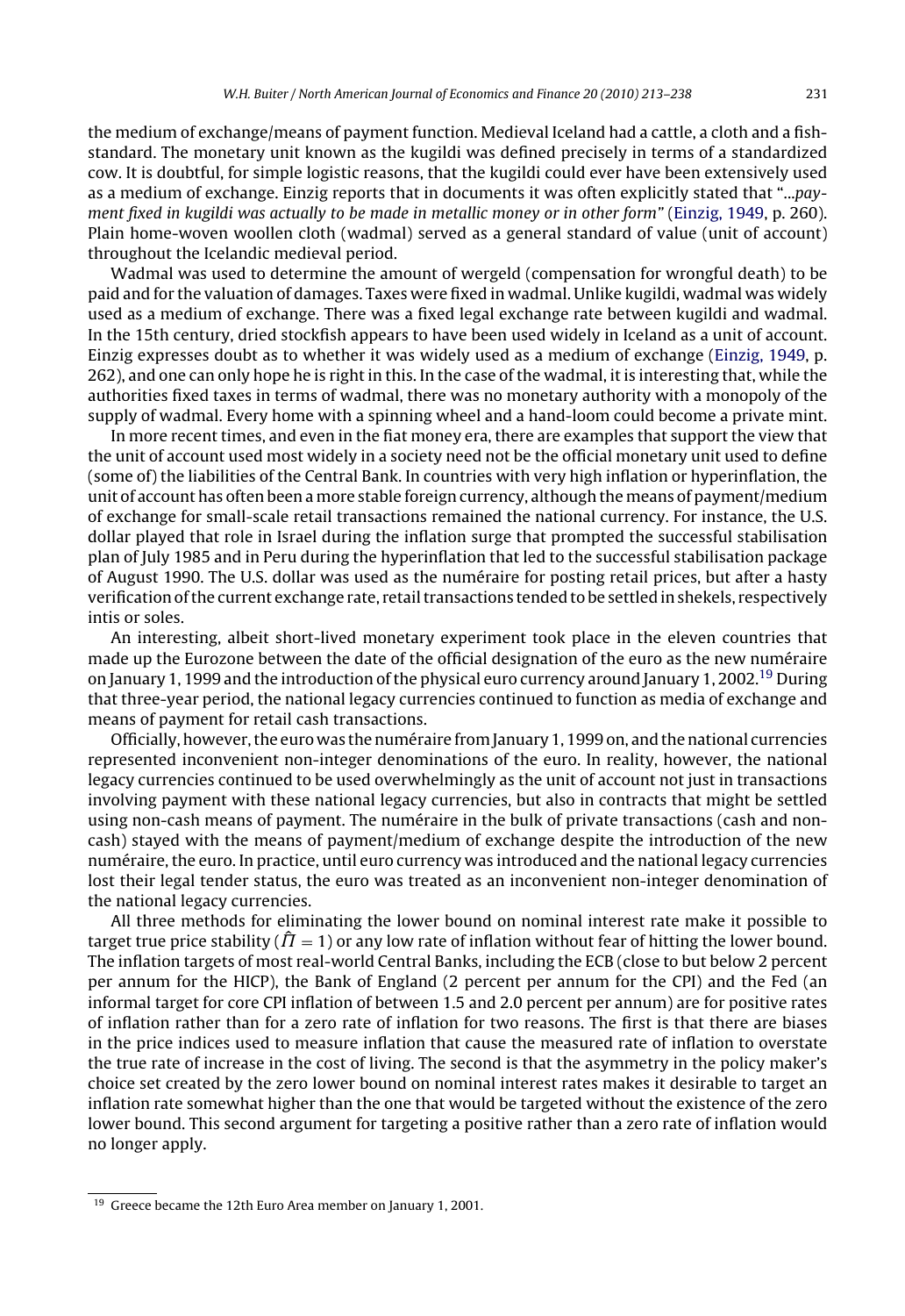<span id="page-19-0"></span>Both taxing currency and unbundling numéraire and currency would permit the authorities to implement Friedman's optimal quantity of money (OQM) rule without this constraining the rate of inflation that is targeted.

When currency is taxed, the tax rate is  $-i^\mathcal{M}.$  The OQM rule, which requires a zero pecuniary opportunity cost of holding base money, that is,  $i$  =  $i^\mathsf{M}$ , still leaves the nominal interest rate free to target any rate of inflation. In terms of Eq.  $(41)$ , we set  $\omega$ , the wedge between the nominal bond interest rate and the nominal interest rate on currency, equal to zero.

When numéraire and currency are decoupled, the OQM is satisfied with the wim rate of interest,  $t^*$ equal to the (exogenous) rate of interest on wim currency,  $t^{M^*}$  (which could be zero without affecting the argument). Clearly, this pins down the rate of inflation in terms of wim,  $\Pi^*$ . In the deterministic flexible price version of the model with constant values of the exogenous variables, the stationary fundamental solution would have the wim inflation rate equal to minus the real interest rate:  $\Pi^*$  =  $(1/1 + r^*) = (1/1 + r) = \beta^{-1}$ . However, the euro rate of inflation can be anything the authorities want it to be, because the euro nominal interest rate can be set freely:  $\Pi = \beta(1 + i)$ .

# **4. Alternative implementations and interpretations of the unbundling of numéraire and currency**

# 4.1. Retaining the old currency but no longer supplying it on demand at a fixed parity with bank reserves at the Central Bank

This is no more than a re-interpretation of the wim currency economy. It interprets the wim currency model as a real-time evolution of the euro currency model, modified with the assumption that the authorities no longer exchange one euro worth of euro currency notes (at face value) for one euro worth of euro-denominated one-period bonds (at face value) when they wish to set the interest rate on euro-denominated bonds at a zero or negative value. The 'currency euro' is different from the 'non-monetary euro'.

More precisely, in the euro currency economy, let the monetary base consist of currency and bank reserves with the Central Bank:  $M = N + D$ . Assume that the interest rate on euro currency is zero and that the interest rate on euro reserves held with the Central Bank is the one-period nominal euro bond rate:  $i^N = 0$  and  $i^D = i$ . Assume for simplicity that only euro currency appears in the direct

utility function: 
$$
U_0 = E_0 \sum_{t=0}^{\infty} \beta^t \left[ (1/1 - \gamma) c_t^{1-\gamma} + \eta (1/1 - \gamma) \ln(N_t/P_t)_t^{1-\gamma} \right]
$$
. Bank reserves are perfect

t=0 substitutes for one-period euro bonds. As long as the zero lower bound on the euro nominal interest rate is not binding, the authorities supply euro currency on demand at a fixed exchange rate with euro bonds:  $S_t = S_{t+1} = F_{t+1,t}$  as long as i > 0. Starting from a position like the present, when negative nominal interest rates have not occurred in the past, the natural value of this constant exchange rate would be 1. Note that in this interpretation it is the euro bond that is the numéraire in terms of which prices and wages are set, not the euro currency.

If in period t the zero lower bound on the euro nominal interest rate becomes a binding constraint, I assume, for simplicity, that the authorities set the period t spot exchange rate  $S_t$  at the same value as the period  $t - 1$  forward rate, that is,  $S_t = F_{t,t-1}$  (which would equal 1 in the current historical episode), but the period t forward rate will now be set at the level required to produce that value of the forward premium for the euro bond vis-à-vis the euro currency that prevents arbitrage between euro bonds and euro currency.

In general, the authorities would set the interest rate on euro bonds and the spot and forward exchange rates between euro bonds and euro currency to satisfy:

$$
\frac{F_{t+1,t}}{S_t} = 1 \qquad \text{if} \quad i_{t+1,t} > 0
$$
  

$$
\frac{F_{t+1,t}}{S_t} = \frac{1}{1 + i_{t+1,t}} \quad \text{if} \quad i_{t+1,t} \le 0
$$
 (68)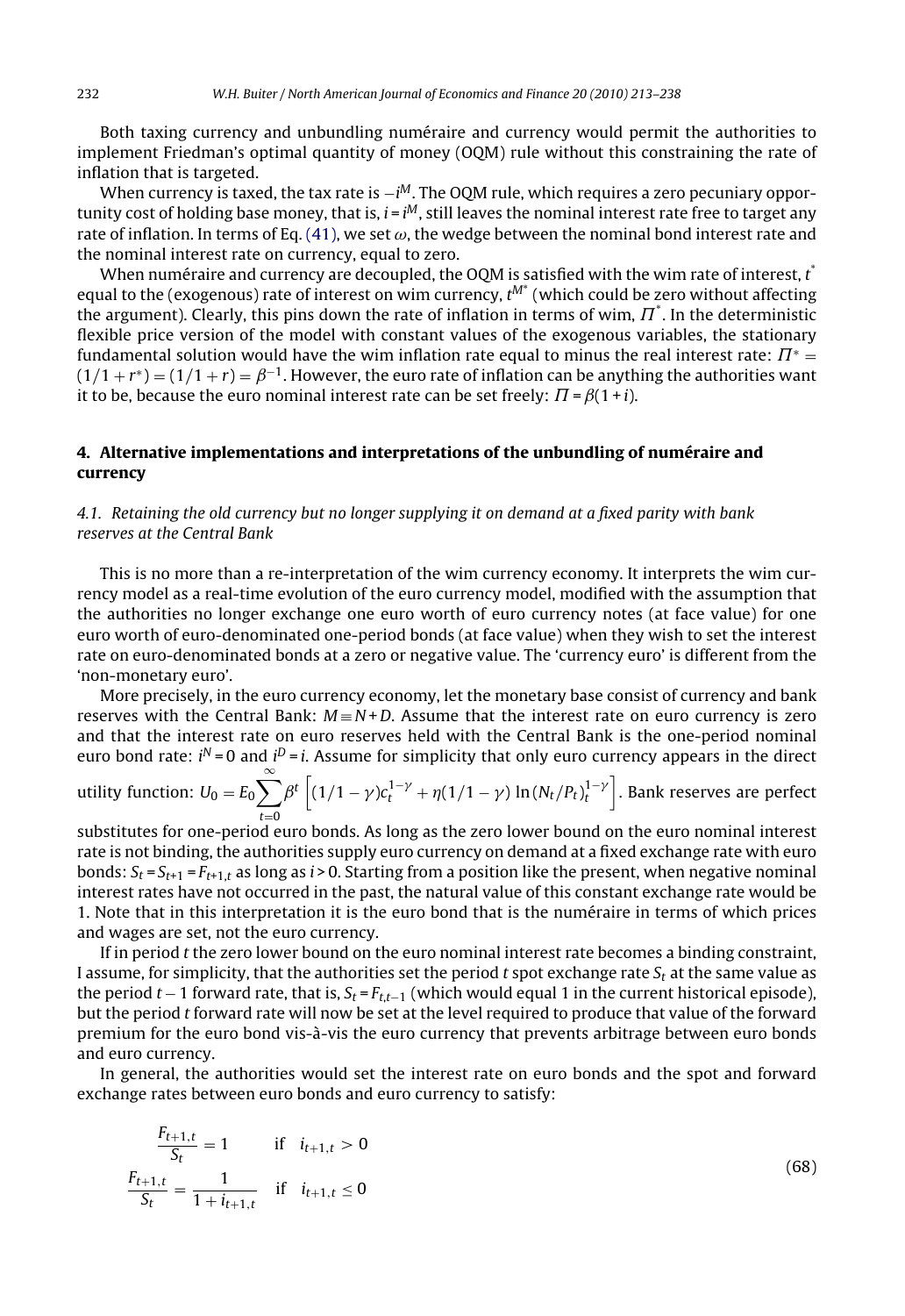<span id="page-20-0"></span>Note that since the spot exchange rate is a policy instrument, we do not have to worry about appropriate boundary conditions to pin down the initial value of the exchange rate. This can be given by history (at 1 today) or by government fiat.

# 4.2. A floating exchange rate version of the euro bond and euro currency model

The issue of an appropriate boundary condition (that is, terminal or initial condition) for the spot exchange rate must be addressed in the floating exchange rate version of the model considered in the previous subsection.

Instead of viewing the exchange rate of the euro bond vis-à-vis the euro currency as the instrument and the stock of euro currency as endogenously determined (or demand-determined), we can have the authorities select some trajectory (or rule) for the nominal stock of euro currency whenever they wish to set a negative interest rate for euro bonds. The QE rule [\(25\)](#page-7-0) would become

If 
$$
i_{t+1,t} \leq i_{t+1,t}^M
$$
 then  $M_{t+1} = (1 + \mu_{t+1,t})M_t$ 

 $\mathbb{R}^2$ 

The exchange rate of euro bonds vis-à-vis euro currency could then be determined by a competitive market process.

I continue to assume that the interest rate on euro bonds is determined by the Taylor rule [\(60\).](#page-15-0) Should the Taylor rule take the nominal interest rate for euro bonds into positive territory, after at least one period of non-positive interest rates, the exchange rate would be fixed again. If period t is the first period the nominal interest rates on euro bonds becomes positive again after a spell in zero or negative territory, I assume, for simplicity, that  $S_t = F_{t,t-1}$ . When the interest rate on euro bonds is positive, the exchange rate between the euro bond and the euro currency is fixed and the euro currency stock is demand-determined.

It is obvious that the exchange rate equations in [\(68\), w](#page-19-0)hich were constructed to avoid arbitrage possibilities, will also characterise a competitive market solution for the exchange rate. In this case, however, we need a boundary condition, in the form of a terminal condition, to pin down the initial value of the exchange rate. The reason for this is obvious from the no-arbitrage equilibrium condition [\(53\), w](#page-14-0)hich (because the interest rate on currency is zero) allows the exchange rate process [\(68\)](#page-19-0) to be written as:

$$
F_{t+1,t} = S_t \text{ if } i_{t+1,t} > 0
$$
  

$$
1 + i_{t+1,t} = E_t \left( \frac{S_t}{S_{t+1}} \right) + \frac{Cov_t (c_{t+1}^{-1} \Pi_{t+1,t}^{-1}, S_t / S_{t+1})}{E_t (c_{t+1}^{-1} \Pi_{t+1,t}^{-1})} \text{ if } i_{t+1,t} \le 0
$$
 (69)

This shows that the current spot exchange rate depends on the entire future (stochastic) path of euro interest rates and risk-premia, and on a terminal boundary condition or initial condition for this stochastic exchange rate process. As there is no easy intuitive way to specify a terminal boundary condition for the spot exchange rate, I finesse the problem by assuming that the authorities set (fix) the initial value of the spot exchange rate during any period when the euro bond interest rate becomes zero or negative, if in the previous period it was positive. All subsequent exchange rates are marketdetermined. Concretely, I assumed that the authorities set the initial value of the spot exchange rate in that period at the value of the one-period forward exchange rate from the previous period. So the exchange rate satisfies (as in the managed exchange rate regime of the previous subsection):

$$
S_{t+1} = F_{t+1,t} = S_t \text{ if } i_{t+1,t} > 0
$$
  
\n
$$
\frac{F_{t+1,t}}{S_t} = \frac{1}{1 + i_{t+1,t}} \text{ if } i_{t+1,t} \le 0
$$
  
\n
$$
1 + i_{t+1,t} = E_t \left( \frac{S_t}{S_{t+1}} \right) + \frac{Cov_t (c_{t+1}^{-1} \Pi_{t+1,t}^{-1}, S_t / S_{t+1})}{E_t (c_{t+1}^{-1} \Pi_{t+1,t}^{-1})} \text{ if } i_{t+1,t} \le 0
$$
  
\n
$$
S_t = F_{t,t-1} \text{ if } i_{t+1,t} \le 0 \text{ but } i_{t,t-1} > 0
$$
\n(70)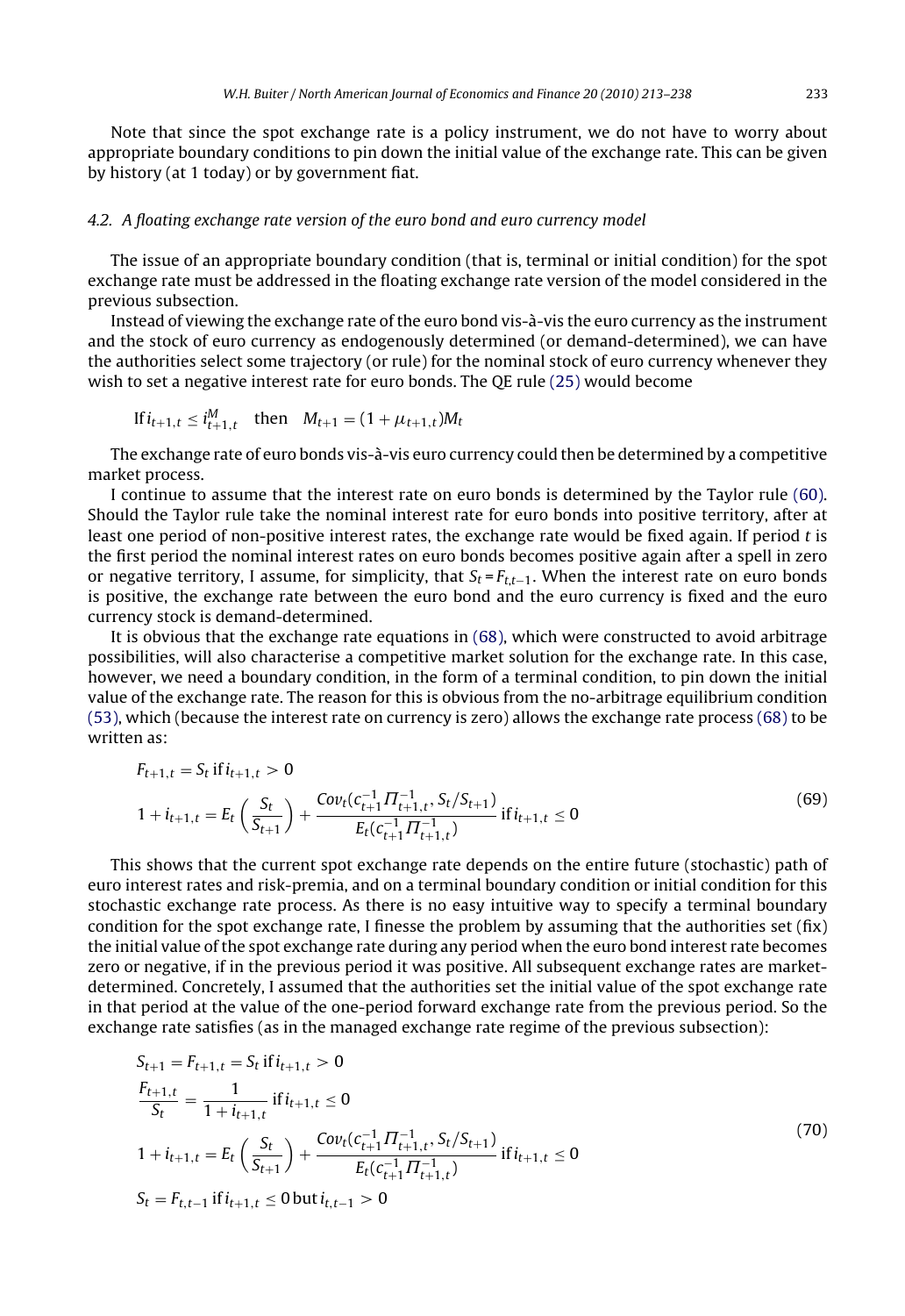#### <span id="page-21-0"></span>4.3. A floating exchange rate version of the wim currency model with 'pet rocks'

There is nothing in the logic of the model that requires the fiat currency to be provided by the government. Assume that instead of fiat paper or electronic currency, there is some exogenous supply of intrinsically worthless objects, say 'pet rocks' like rai, the stone money of the Yap islands. These are large, doughnut-shaped carved disks, usually of calcite, that can be up to 4 meters in diameter, although most are much smaller. Money would disappear from the government budget constraint [\(57\), w](#page-15-0)hich would become

$$
B_t + \frac{B_t^*}{S_t} = (1 + i_{t,t-1})B_{t-1} + (1 + i_{t,t-1}^*)\frac{B_{t-1}^*}{S_t} + P_t(g_t - \tau_t)
$$

and from the government tax rule [\(59\), w](#page-15-0)hich would become  $\tau_t = g_t - (1/SP_t)((1 + i_{t,t-1}^*)B_{t-1}^* - S_t(1 + i_{t,t-1}^*)B_{t-1}^* - S_t(1 + i_{t,t-1}^*)B_{t-1}^* - S_t(1 + i_{t,t-1}^*)B_{t-1}^*$  $i_{t,t-1}$ ,  $B_{t-1}$ ). The government solvency constraint [\(58\)](#page-15-0) would be unaffected. Note that the pet rock money is a true 'outside asset', an asset to the owner but not a liability of anyone else—'nature' was the issuer.

As long as there is an exhaustive initial assignment of property rights for the pet rocks, the household optimisation problem would not be affected. The own rate of interest on this pet rock currency is zero. In the case of rai, the total stock is given, but in principle the supply could change exogenously over time (if meteorites were the currency, say) as long as any addition to the stock has an exhaustive assignment of property rights today.

In the pet rock currency model, pinning down the initial value of the exchange rate between one unit of euro bonds and a unit of pet rocks, during a period when the interest rate on euro bonds goes negative after being positive in the previous period, would again require either a terminal boundary condition, or an initial condition for the exchange rate. In the case of fiat euro currency, the authorities certainly have the ability to set the value of the exchange rate in any period, as they can issue any (non-negative) amount of currency. This is not true in the case of pet rocks whose aggregate supply is given and finite. All I can offer at this point is that the solution for the stochastic exchange rate path given in [\(70\)](#page-20-0) is a solution for the case where currency consists of pet rocks. There are bound to be many other solutions as well, however.

# 4.4. A private currency interpretation of the model

Assume that, in the euro currency economy, the government abolishes its fiat currency and retires all notes and coin. Assume that the prohibition against the private issuance of currency were lifted. Assume that there are private firms (banks) owned by the households. These then create/produce noninterest-bearing currency, again called 'wim' for the representative bank. Assume the banks maximise profits and that there is free entry and exit into the banking sector. In equilibrium the banking sector will therefore make no pure profits, so we do not have to worry about including bank equity in the asset menus and endowments of the households. If euro bonds and euro base money on which interest can be paid (bank reserves with the Central Bank) are imperfect substitutes for the old euro currency but the new private currency is a perfect substitute for the old euro currency, the real demand for the new private currency would still be given by Eq. [\(50\).](#page-14-0)

When writing down the profit function of a bank, we must make an assumption about whether the currency it issues is irredeemable in the sense we assumed government fiat money to be irredeemable. If it is irredeemable, the present discounted value of the terminal stock of private bank currency outstanding can be positive, if not, it must be zero. For private banks I prefer the assumption that the currency they issue must ultimately be redeemed in present discounted value terms. Let  $f_t$  be the fixed real cost of producing currency in period t. The representative bank maximizes the present discounted value of current and future real profits:

$$
E_t \sum_{j=1}^{\infty} R_{t+j,t}^* \left( \frac{\Delta M_{t+j}^*}{P_{t+j}} - f_{t+j-1} \right)
$$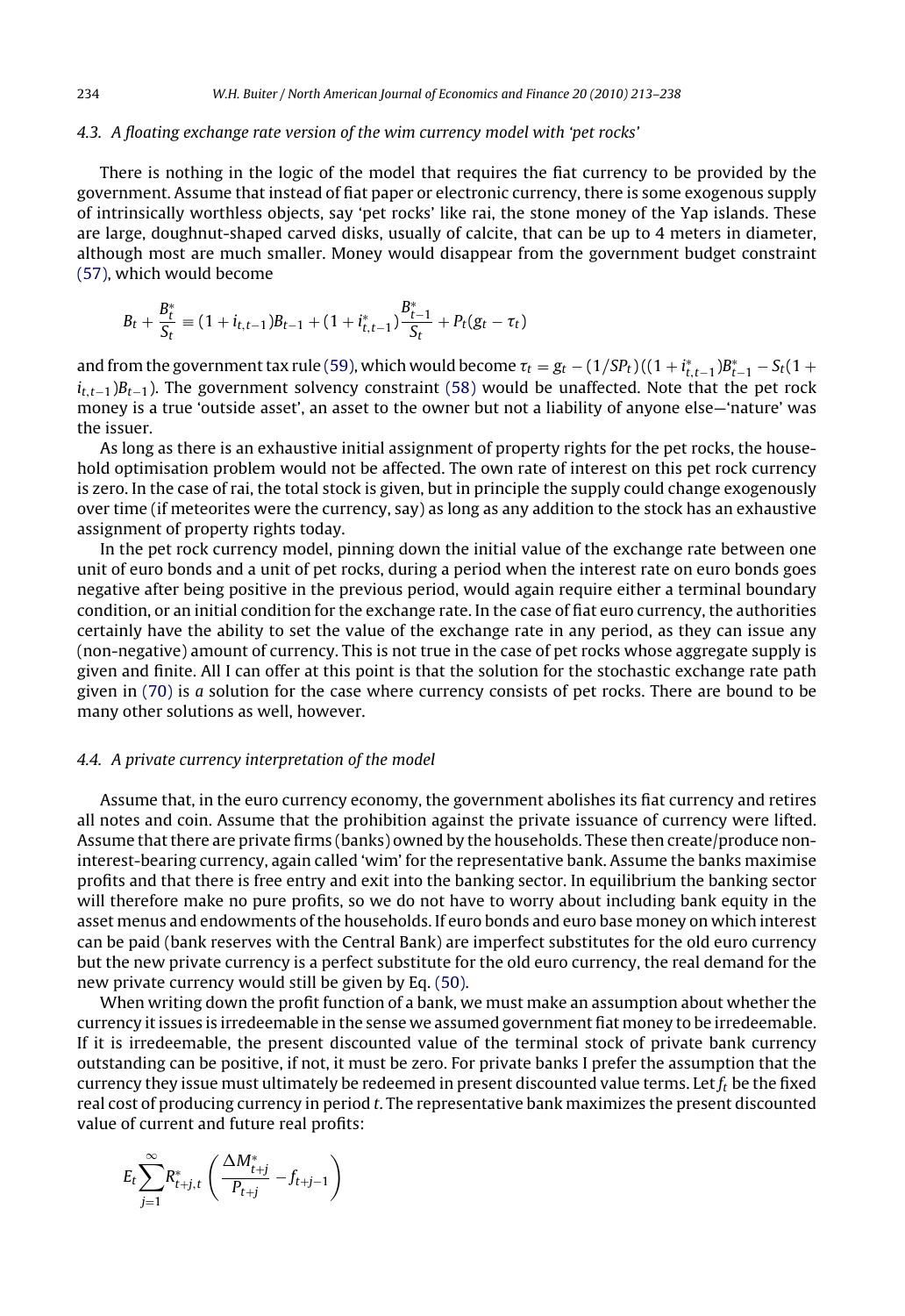<span id="page-22-0"></span>I have assumed the marginal cost of issuing currency is zero (a reasonable assumption, as it is always possible, with negligible cost, to add a zero to the face value of a currency note). In that case, there will be an incentive in each period, in a competitive setting where each bank takes the general price level,  $P^{\dagger}$  = SP, and the stochastic discount factors  $R_{t+j,t}^*$  as given, to continue issuing currency,<br>that is to beast AM<sup>\*</sup> as larges surror as has any positive value. An infinite griea layel in each posited that is, to boost  $\Delta M^*$ , as long as currency has any positive value. An infinite price level in each period would be the outcome—there would be no equilibrium in which money has positive value.

If there were a private monopoly, which allowed for the endogeneity of discount rates and prices, the present discounted value of current and future real seigniorage would, for money demand functions that have the Laffer curve property (see [Buiter, 2007b\)](#page-24-0) be maximised (in the stationary case), when the wim risk-free nominal interest rate equals the reciprocal of the (absolute value of the) semielasticity of demand for money with respect to that interest rate. Since this is surely a positive number, the zero lower bound would never bind in this economy. The budget constraints of the households would have to be modified to include their share of the profits from the monopoly bank.

If the private sector were regulated (neither competitive nor a monopoly), the authorities could restrict the rate of issuance of private wim currency to the point that the zero lower bound on wim interest rates became a binding constraint. In that case, we would, except for the distribution of the profits of the regulated banking sector, be back to the case of the wim currency model with pet rocks.

# **5. The liquidity trap and quantitative easing**

The model has implications for the conditions under which a liquidity trap exists in the case where the lower bound constraint is not removed by applying any of the three methods outlined in Sections [3 and 4. I](#page-9-0) interpret a liquidity trap as an equilibrium in which risk-free nominal interest rates at all maturities are at their lower bound (typically zero). There are stronger versions of the liquidity trap, which require not only that risk-free nominal interest rates at all maturities be at their lower bounds, but also that all liquidity premia at all maturities be zero also.

In the model used in this paper, which is a complete markets model with frictionless markets, there are no liquidity premia. Indeed, as the complete markets assumption is combined with the (implicit) assumption that there is costless enforcement of the intertemporal budget constraints of all agents, there also are no default risk premia, as every agent, in every state of nature, always satisfies his intertemporal budget constraint and consequently there is no default risk.

It is easily shown in the model of this paper that there exists no liquidity trap equilibrium in this economy, unless the authorities demonetise the economy. In this section I return to the euro currency model of Section [2.](#page-3-0)

In period t, the risk-free nominal discount factor over a *j*-period horizon,  $j > 1$ , is defined by

$$
E_t I_{t+j,t} = E_t \prod_{k=t+1}^{t+j} I_{k,k-1}
$$
  
=  $E_t \left( I_{t+1,t} E_{t+1} \left( I_{t+2,t+2} E_{t+2} \left( I_{t+3,t+2} \left( \ldots E_{t+j-1} I_{t+j,t+j-1} \right) \ldots \right) \right) \right) = \prod_{k=t+1}^{t+j} \frac{1}{1 + i_{k,k-1}}$ 

In a liquidity trap, therefore,  $i_{k+1,k} = i_{k+1,k}^M$ ,  $k \ge t$ . Now consider the household solvency constraint  $k$ ) which holds with equality the definition of private financial wealth (7) the asset market equilib-[\(16\), w](#page-5-0)hich holds with equality, the definition of private financial wealth [\(7\), t](#page-4-0)he asset market equilibrium condition [\(28\)](#page-8-0) and the government solvency constraint [\(22\). A](#page-7-0)ssume the government solvency constraint holds with equality—this is a policy choice open to the authorities. We then obtain from the household solvency constraint:

$$
\lim_{j \to \infty} E_t I_{j+1,t} \left( (1 + i_{j+1,j}) B_j + (1 + i_{j+1,j}^M) M_j \right) = 0 \tag{71}
$$

and from the government solvency constraint:

$$
\lim_{j \to \infty} E_t I_{j+1,t} (1 + i_{j+1,j}) B_j = 0 \tag{72}
$$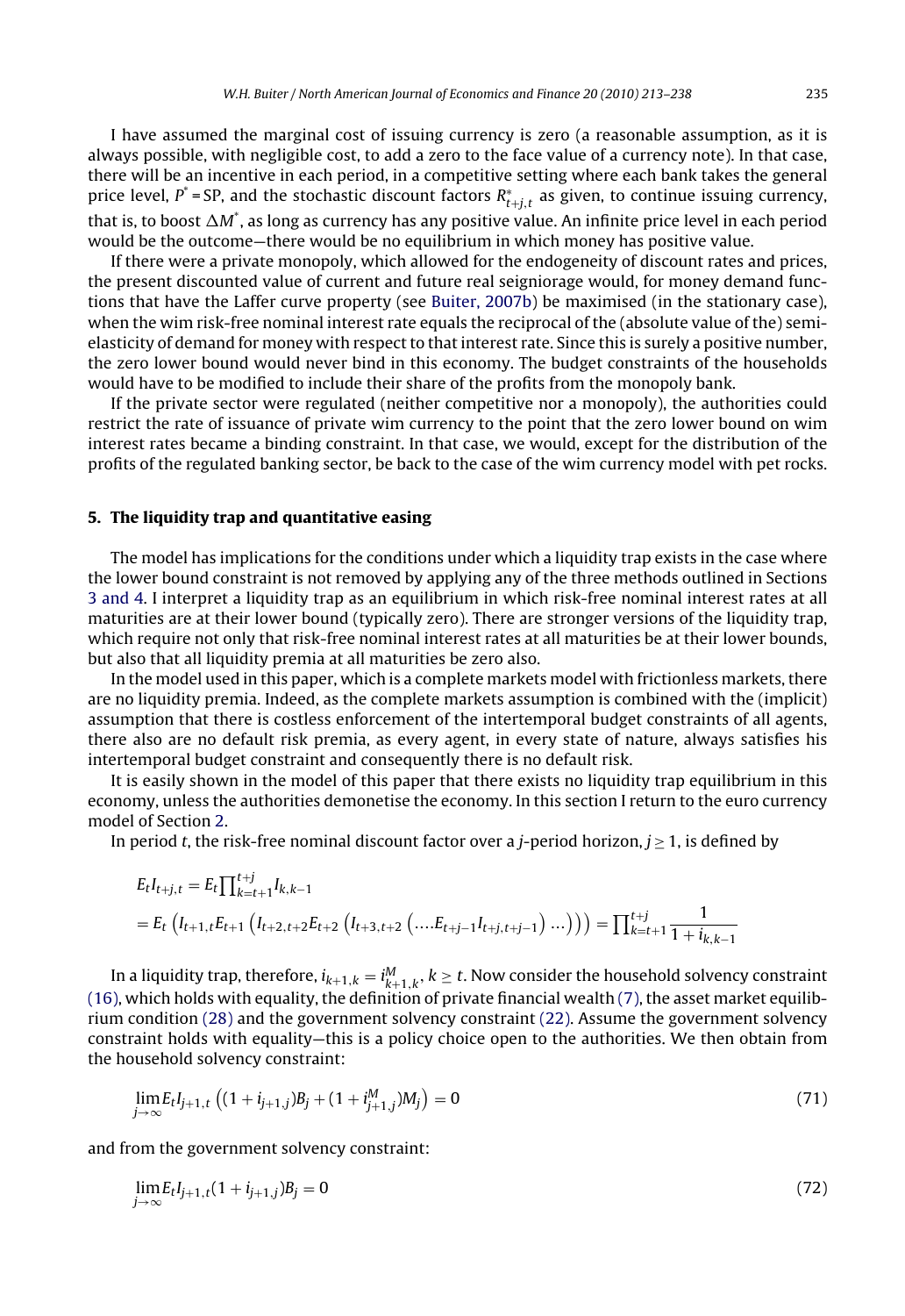Eqs. [\(71\) and \(72\)](#page-22-0) imply that,

$$
\lim_{j \to \infty} E_t I_{j+1,t} (1 + i_{j+1,j}^M) M_j = 0
$$
\n(73)

Assume that we are in a liquidity trap equilibrium and that under the QE rule adopted (see Eq. [\(25\)\),](#page-7-0) the growth rate of the nominal money stock is deterministic. It is easily seen that (73) is violated unless the proportional growth rate of the nominal stock of base money is below the interest rate on base money. In a liquidity trap

$$
\lim_{j \to \infty} M_t \prod_{k=t+1}^{j} \left( \frac{1 + \mu_{k,k-1}}{1 + i_{k,k-1}^M} \right) = 0
$$
\n(74)

This will only be satisfied if the long run expected proportional growth rate of the monetary base is less that the long-run value of  $i^\mathcal{M}.$  Consider the practically relevant case where the nominal interest rate on currency is zero. Eq. (74) becomes

$$
\lim_{j \to \infty} E_t M_j = \lim_{j \to \infty} M_t \prod_{k=t+1}^j \left( 1 + \mu_{k,k-1} \right) = 0
$$
\n(75)

So a liquidity trap equilibrium exists only if the authorities are expected to demonetise the economy in the long run.

Eq. (73) is almost the same as the transversality condition of the household optimum problem given in [\(14\), a](#page-5-0)lthough it is an implication of solvency constraints (that is, of the intertemporal budget constraint which is always satisfied) rather than an optimality condition which is obtained by the household optimizing subject to the intertemporal budget constraint.

Unless the authorities demonetize the economy in the long run (if the interest rate on currency is zero), there can be no liquidity trap equilibrium because the shadow value of the terminal money stock would not go to zero. Households would severally try to get rid of excessive money balances, something that, in the aggregate they cannot do. This can be viewed as a formal version of the 'hot potato' view of money.

Friedman's optimal quantity of money (OQM) equilibrium rule ([Friedman, 1969\) d](#page-24-0)oes indeed have the property that the nominal stock of base money goes to zero asymptotically, even though there is satiation in real money balances in every period (see [Buiter and Sibert, 2007\).](#page-24-0)

# **6. Conclusion**

This paper discusses three methods for removing the zero lower bound on nominal interest rates. All three are technically feasible, indeed operationally simple. Abolishing currency may seem drastic, but should present no significant logistical problems for advanced economies, except for the underground (grey and black) economy. Taxing currency would be the most administratively demanding and intrusive of the three methods. Unbundling the numéraire from the currency would seem to have lack of familiarity as the main argument against it.

Whatever the demerits of these three operational schemes for removing the lower bound on nominal interest rates, they must be set against the economic cost of handicapping the Central Bank in its pursuit of expansionary monetary policies through the continued existence of the zero floor. If, but for the zero lower bound, the Federal Funds target rate ought indeed to have been set at minus five percent, the cost of the Fed being unable to set its official policy rate below zero could be serious indeed. We do not know what scale and scope of unconventional monetary policies, such as quantitative easing, credit easing or enhanced credit support, can compensate for the asymmetry in the domain over which the official policy rate can range. It may indeed be the case that no amount of quantitative easing or credit easing can make up for the inability of the monetary authorities to set negative nominal interest rates. The subject matter of this paper is therefore not a theoretical curiosum. It is a practical monetary policy issue of great importance.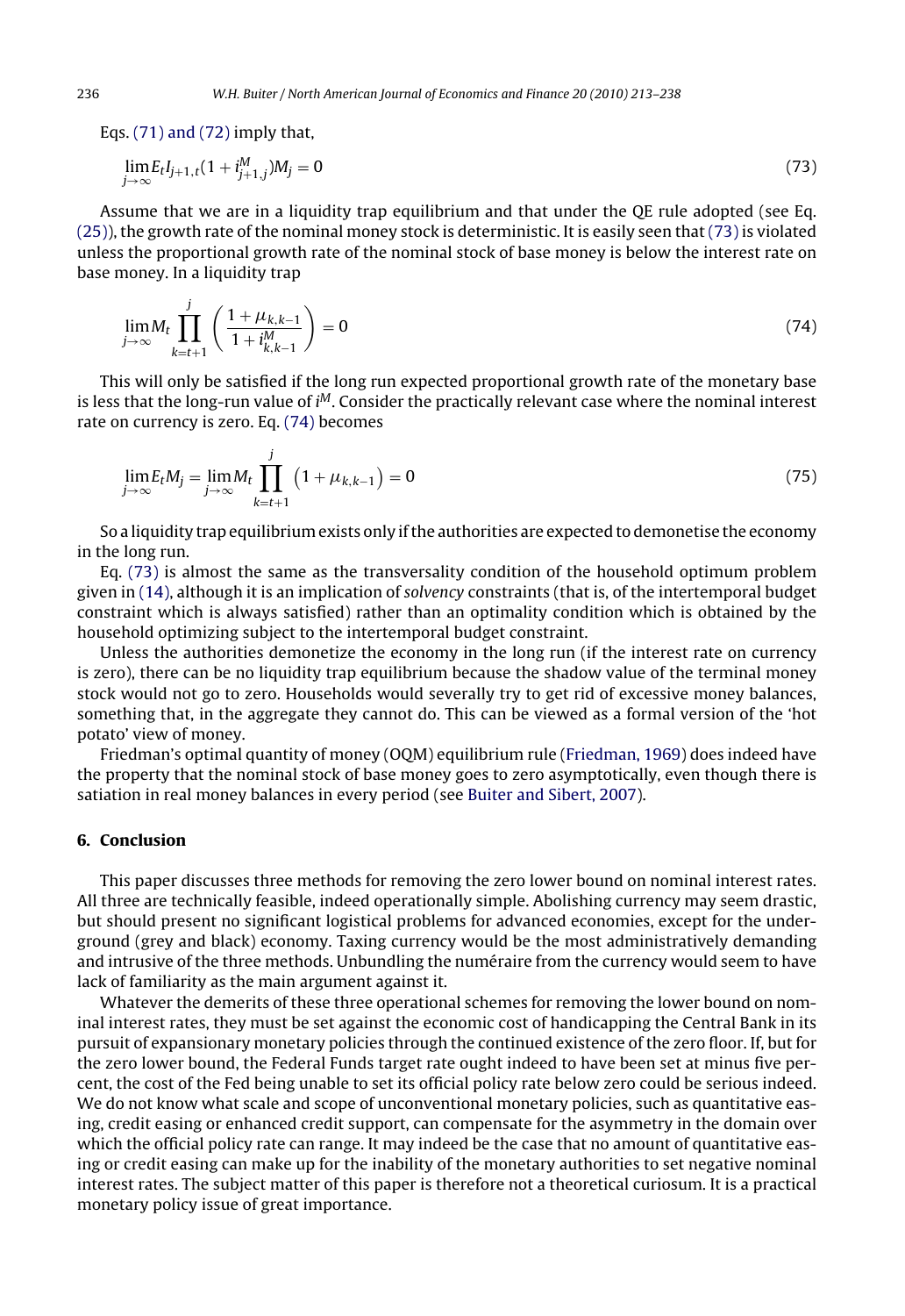#### <span id="page-24-0"></span>**References**

Bolt, Wilko. (2006). Retail payments in the Netherlands: facts and theory. De Economist, 154(3), 345–372.

- Buiter, Willem H. (2003). Helicopter money: irredeemable fiat money and the liquidity trap, NBER Working Paper No. W10163, December.
- Buiter, Willem H. (2004). Overcoming the Zero Bound: Gesell vs. Eisler, Discussion of Mitsuhiro Fukao's "The Effects of 'Gesell' (Currency) Taxes in Promoting Japan's Economic Recovery". International economics and economic policy, Volume 2, Numbers 2–3, November 2005 (pp. 189–200). Springer-Verlag GmbH; ISSN: 1612-4804 (Paper) 1612–4812 (Online).
- Buiter, Willem H. (2007a). Is Numérairology the Future of Monetary Economics? Unbundling numéraire and medium of exchange through a virtual currency with a shadow exchange rate, Open economies review. Springer Netherlands; ISSN 0923-7992 (Print); 1573-708X (Online). Electronic publication date: Thursday, May 03, 2007. See "Springer Website".
- Buiter, Willem H. (2007b). "Seigniorage", economics The Open-Access, Open-Assessment E-Journal, 2007-10.
- Buiter, Willem H. (2009a). Negative interest rates: when are they coming to a Central Bank near you? Willem Buiter's Maverecon blog on FT.com, May 7.
- Buiter, Willem H. (2009b). The wonderful world of negative nominal interest rates, again. Willem Buiter's Maverecon blog on FT.com, May 19.

Buiter, Willem H. (2009c). Negative interest rates, Sharia law and tech stocks, Willem Buiter's Maverecon blog on FT.com, May 20. Buiter, Willem H., & Panigirtzoglou, Nikolaos. (2001). Liquidity traps: how to avoid them and how to escape them. In Wim

- F. V. Vanthoor, & Joke Mooij (Eds.), Reflections on economics and econometrics essays in honour of Martin Fase (pp. 13–58). Amsterdam: De Nederlandsche Bank NV.
- Buiter, Willem H., & Panigirtzoglou, Nikolaos. (2003). Overcoming the zero bound on nominal interest rates with negative interest on currency: Gesell's solution. Economic Journal, 113(October (490)), 723–746.
- Buiter, Willem H., & Sibert, Anne C. (2007). Deflationary bubbles. Macroeconomic Dynamics, 11(September (04)), 431–454. http://www.nber.org/∼wbuiter/fukao.pdf

Calvo, G. (1983). Staggered contracts in a utility-maximizing framework. Journal of Monetary Economics, (September)

- Davies, Stephen (2004). Comment on Buiter and Panigirtzoglou, mimeo. Research Institute for Economics and Business Administration, Kobe University, May.
- Einaudi, Luigi. (1953). The theory of imaginary money from Charlemagne to the French Revolution. In F. C. Lane, & J. C. Riemersma (Eds.), Enterprise and secular change (pp. 229–261). New York: George Allen and Unwin.
- Einzig, P. (1949). Primitive money in its ethnological, historical and economic aspects (2nd ed.). Oxford: Pergamon Press., p. 1966. Eisler, Robert. (1932). Stable money: The remedy for the economic world crisis: A programme of financial reconstruction for the international conference 1933; with a preface by Vincent C. Vickers. London: The Search Publishing Co.
- Federal Reserve Bank of Clevelan (2008). Stamp scrip: Money people paid to use. Economic commentary, April 2008 [http://findarticles.com/p/articles/mi](http://findarticles.com/p/articles/mi_qa5294/) qa5294/, by Bruce Champ.
- Feige, Edgar L., Faulend, Michael, Šonje, Velimir, & Šošić, Vedran. (2002). Currency substitution, unofficial dollarization and estimates of foreign currency held abroad: The case of Croatia, Chapter 7. In Mario Blejer, & Marko Skreb (Eds.), Financial policies in emerging markets. Cambridge, MA: MIT Press.
- Financial Times (2009). Fed study puts ideal interest rate at -5%, Guha Krishna, April 29.

Fisher, I. (1933). Stamp scrip. New York: Adelphi Company.

- Friedman, M. (1969). The optimum quantity of money. In Milton Friedman (Ed.), The optimum quantity of money and other essays (pp. 1–50). Chicago: Adline Publishing Company (Chapter 1)
- Fukao, Mitsuhiro (2005). The effects of 'Gesell' (currency) taxes in promoting Japan's economic recovery. Tokyo: Institute of Economic Research of the Hitotsubashi University. Discussion Paper Series No. 94 /June 2005; [http://hi-stat.ier.hit-u.ac.jp/.](http://hi-stat.ier.hit-u.ac.jp/)
- Gaitskell, H. (1969), Four monetary heretics: Douglas Social Credit, Soddy Bank Credit, Gesell Free Money, Eisler Stable Money, with an introduction by M. G. Lloyd Pritchard. Christchurch: Lyn Christie & Son Ltd.
- Gesell, Silvio. (1916). Die Natuerliche Wirtschaftsordnung, Rudolf Zitzman Verlag, available in English as The Natural Economic Order. London: Peter Owen Ltd., p. 1958
- Goodfriend, Marvin. (2000). Overcoming the zero bound on interest rate policy. Journal of Money, Credit, and Banking, 32(4), S.1007–1035.
- Hall, Robert E. (1983). Optimal fiduciary monetary systems. Journal of Monetary Economics.
- Hall, Robert E. (1997). Irving Fisher's self-stabilizing money. In American Economic Review, Vol. 87, No. 2, Papers and Proceedings, May (pp. 436–438).
- Hall, Roberts E. 2002. Controlling the price level. Contributions to macroeconomics, Volume 2, Issue 1 2002 Article 5.
- Hall, Robert E., & Susan Woodward (2009). The Fed Needs to Make a Policy Statement. 13 April 2009, [http://www.voxeu.org/index.php?q=node/3444](http://www.voxeu.org/index.php%3Fq=node/3444), VoxEU.
- Hicks, J. R. (1967). The two triads. In J. R. Hicks (Ed.), Critical essays in monetary theory. Oxford: Oxford University Press, pp. 1–60 Mankiw, N. Gregory (2009). It may be time for the fed to go negative. New York Times, April 18, 2009, [http://www.nytimes.com/2009/04/19/business/economy/19view.html?](http://www.nytimes.com/2009/04/19/business/economy/19view.html%3F_r=1)\_r=1.
- McCallum, B. T. (1989). Monetary economics, theory and policy. New York: Macmillan Publishing Company.
- Niehans, J. (1978). The theory of money. Baltimore, Maryland: Johns Hopkins University Press.
- Patinkin, D. (1965). Money, interest and prices (2nd ed.). New York: Harper and Row.
- Rogoff, K. S. (1998). Foreign and underground demand for euro notes: Blessing or curse? Economic Policy, 26(April), 263–303.
- Rogoff, K. S. (2002). The suprising popularity of paper currency. Finance and Development, 39(March), 1.
- Taylor, John B. (2009). Monetary policy and the recent extraordinary measures taken by the federal reserve. In Testimony before the Committee on Financial Services, US House of Representatives, February 26
- Taylor, John. (2009). Systemic risk and the role of government. In Dinner Keynote Speech Conference on Financial Innovation and Crises Federal Reserve Bank of Atlanta Jekyll Island Georgia, May 12.